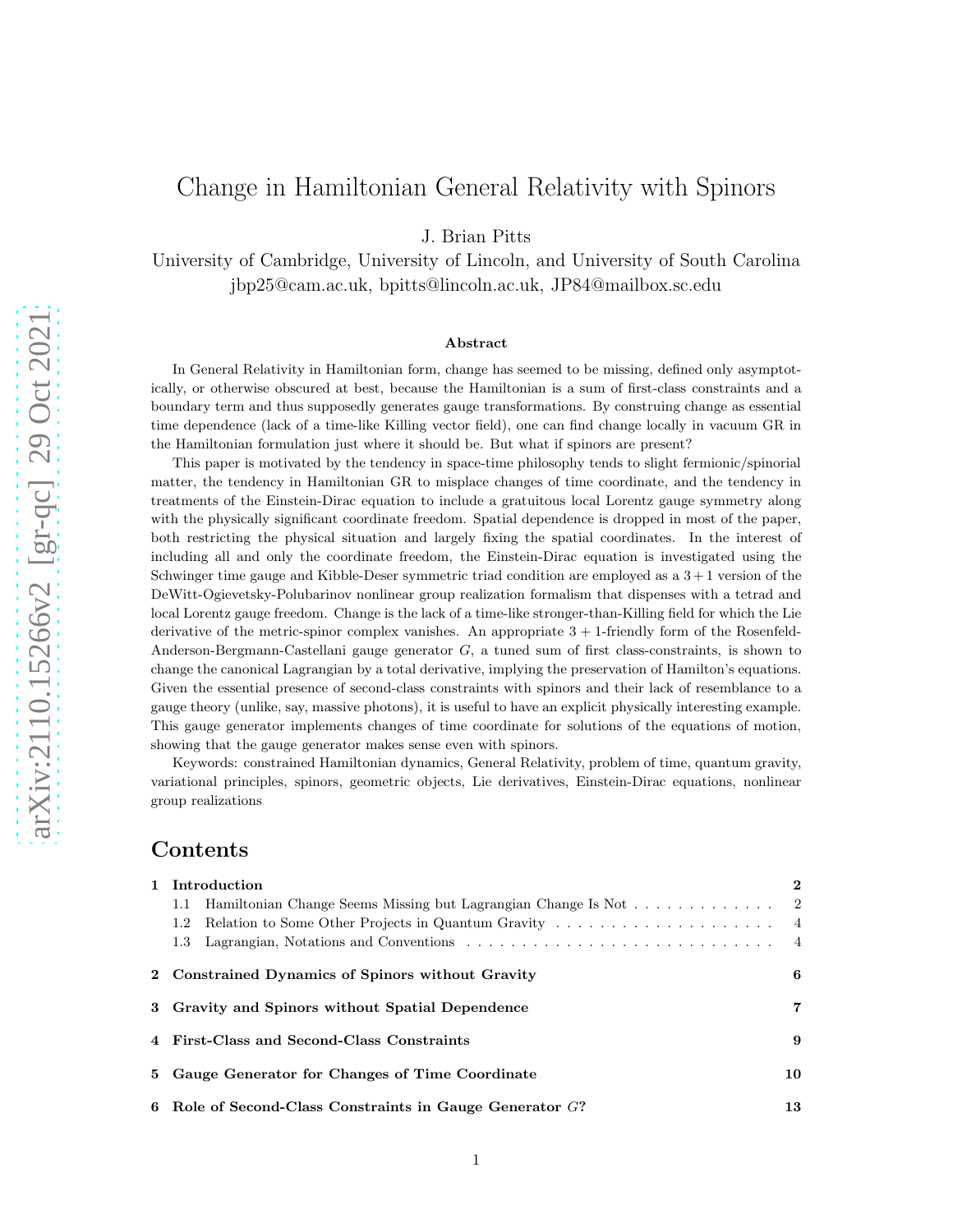| 7 Change in Einstein-Dirac Theory                       | 14 |
|---------------------------------------------------------|----|
| 8 Change from G in Spatially Homogeneous Einstein-Dirac | 16 |
| 9 Observables in Einstein-Dirac Theory                  | 17 |
| 10 Conclusion                                           | 18 |
| 11 Acknowledgments                                      | 18 |

#### 1 Introduction

#### 1.1 Hamiltonian Change Seems Missing but Lagrangian Change Is Not

It has been argued that General Relativity, at least in Hamiltonian form, lacks change, has change only asymptotically and hence only for certain topologies, or appears to lack change with no clear answer in sight (*e.g.*, [1–6]). Such a conclusion calls to mind earlier philosophical puzzles, whether ancient (the paradoxes of Zeno, whom James Anderson mentions [1, 7], and the views of Parmenides, whom Kuchař mentions [8]) or modern (the argument conclusion that real time requires something contradictory and hence is impossible by McTaggart [9], mentioned in a memorable philosophical exchange [4, 10]). Efforts to find deep philosophical lessons in the constrained Hamiltonian formalism  $[4, 11]$  have been resisted [10, 12], but without adequate diagnosis until recently [13–17]. However, if one defines change as essential time dependence, which comes to the lack of a time-like Killing vector field in vacuum GR [18, p. 355], then Hamiltonian GR has change exactly where non-Hamiltonian GR has change (restricting attention to space-times that admit a Hamiltonian treatment) [16]. These results build upon the *c.* 1980s+ Lagrangian-equivalent reforming literature that has sought to recover Hamiltonian-Lagrangian equivalence and the freedom to change time coordinates [13, 19–29]. The story of how such equivalence and temporal coordinate freedom were lost in the 1950s-60s is starting to be written [30, 31].

Just as it was convenient to discard spatial dependence in order to simplify both the technical and conceptual aspects of the problem to uncover change and temporal coordinate freedom in vacuum GR [16], it is useful to impose a similar simplification in treating the Einstein-Dirac equation, GR coupled to spinorial matter. This problem is suggested as a step toward addressing several unhelpful tendencies in various literatures. First, conceptual reflection about space-time and GR (whether by physicists or by philosophers) often pays little attention to spinor fields, apart from global technical questions in certain quarters. While admittedly one does not encounter manifestly spinorial-behaving matter very readily, the fact that the great bulk of matter (electrons, quarks, neutrinos. . . ) is represented in quantum field theory by (almost-anticommuting) spinor fields should suffice to make spinorial matter a prominent part of foundational reflection on space-time. This paper can be viewed as a step to that end, though the spinors are assumed here to commute if it matters.

Second, during the later 1950s-60s it became common in Hamiltonian GR to discard a spatio-temporal viewpoint that retained the freedom to change time coordinates [30–32], thus obscuring one of the most conceptually interesting features of GR; this bargain was viewed as an aid to quantization. This move contrasts with the spatio-temporal coordinate freedom in the earlier Hamiltonian work by Rosenfeld and by Anderson and Bergmann [33, 34]. Mathematical equivalence between the Hamiltonian and Lagrangian formalisms was discarded in favor of a supposed physical equivalence for "observables"—but the definition of observables was not successfully mathematically grounded. Since *c.* 1980 a reforming literature has aimed to recover spatio-temporal coordinate freedom in GR and mathematical equivalence between the Hamiltonian and Lagrangian formulations (*e.g.*, [13, 19–29]). Recently it was shown how to bootstrap a definition of observables using equivalent formulations of massive theories, one without gauge freedom (so everything is observable) and one with gauge freedom [17, 35]. It turns out that observables are basically tensor fields (or more generally geometric objects [36–38] including connections or any set of components with a coordinate transformation rule) that are invariant under any internal gauge symmetries present [39]; thus observables are merely covariant, not invariant, under coordinate transformations. The spacetime metric and its concomitants therefore qualify as observables, which are local and change, contrary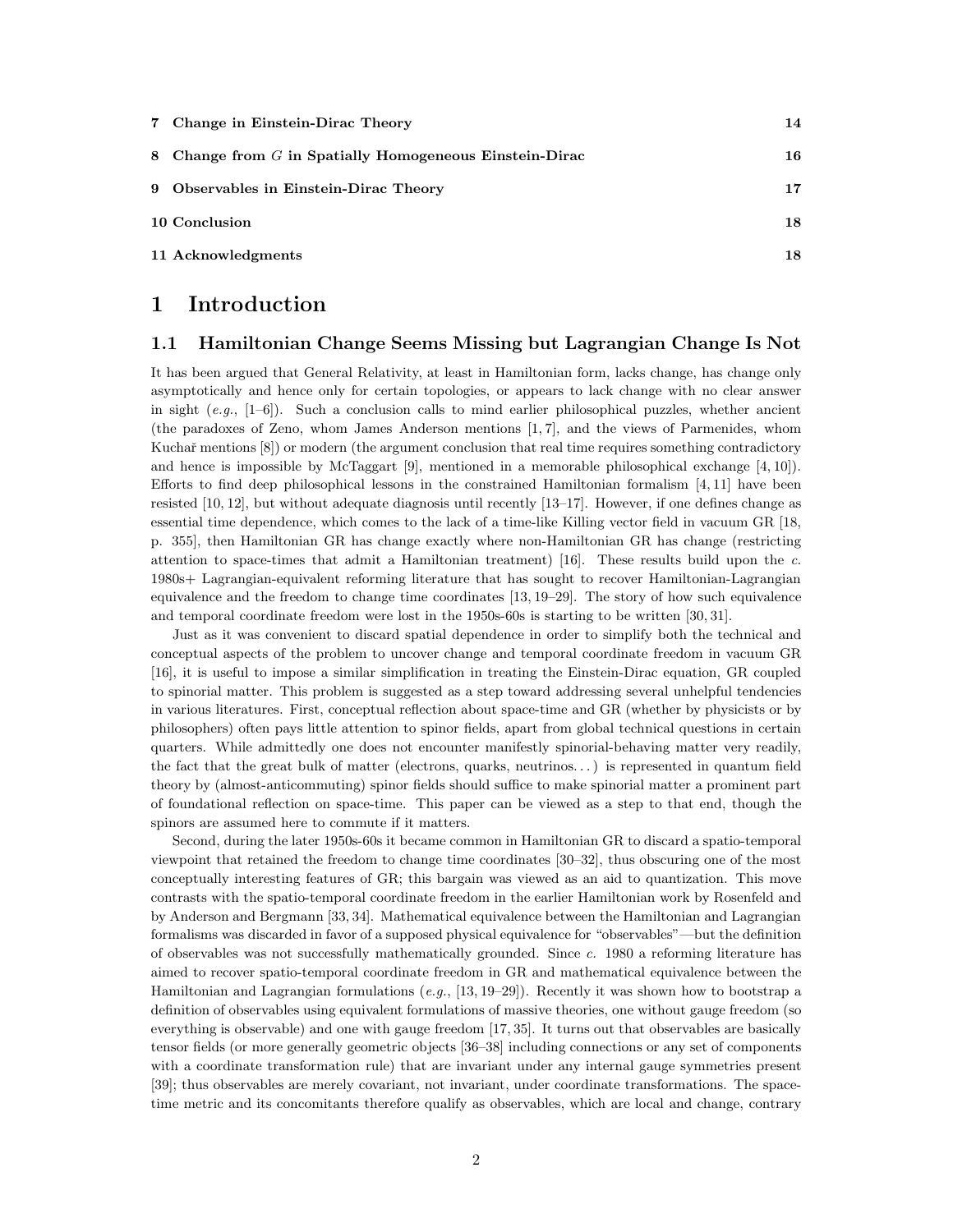to the view that observables are global and constants of the motion.

A third unhelpful tendency is the belief that coupling spinors to gravity in accord with GR requires an orthonormal basis and hence local Lorentz  $(O(3, 1))$  freedom. Weyl and Cartan took themselves to have proven this claim in 1929 [40–42] or a bit later [43, p. 151]. But if one compares Weyl's theorem with his gloss of it, one sees that the gloss is considerably stronger; it does not follow from the theorem without additional assumptions, assumptions which were identified by Ogievetsky and Polubarinov in the 1960s [44–46]. Weyl and Cartan assumed that the spinor should transform under general coordinate transformations *by itself*, not as *part of a larger object*, such as one including the metric or its conformal part. When this tacit assumption is denied, one indeed finds that the spinor-metric complex has a transformation law under arbitrary coordinate transformations, at least sufficiently close to the identity or without any restriction if the metric is positive-definite. The transformation rule for the spinor is thus metric-dependent and hence nonlinear, though it is linear in the spinor. This composite object leads to additional terms in Lie differentiation, the neglect of which explains the claim [47, 48] that spinors only have a coordinate transformation rule for conformal Killing vectors. The nonlinear group realization formalism gives a Lie derivative of the spinor-(conformal part of) metric complex along any vector field, as will appear below. Thus it is possible to include spinors as such in coordinates after all, albeit with some technical complication. This treatment contrasts with treating spinors as coordinate scalars and as spinors with respect to a new internal Lorentz group that acts on an orthonormal basis. Indeed a common back door to the nonlinear group realization formalism is the imposition of the very popular symmetric tetrad gauge condition in the context of the Einstein-Dirac equation  $(GR + spin \frac{1}{2})$  or supergravity  $(GR)$  $+$  spin  $\frac{3}{2}$ ) (extensively cited in ([46]).

It turns out that the nonlinear group realization formalism was largely invented by Bryce Seligman DeWitt in his dissertation [49]. A related work was submitted to the *Physical Review* but, at 85 pages in typescript, was rejected. This work is now available online [50]. DeWitt seems not to have grasped the depth of his accomplishment, however. In the brief DeWitt  $\&$  DeWitt paper [51] the formalism has shrunk to a mere footnote (no. 7) explaining how to use the binomial series to take a symmetric square root of the metric. In later years DeWitt would echo the conventional Weylian wisdom as though he hadn't constructively refuted it 15 years earlier [52, p. 115]. But inventing nonlinear group realizations is a great accomplishment whether or not one fully realizes or remembers that one has done it, especially as a graduate student and in 1949. Likely it is not coincidental that DeWitt/Seligman and Ogievetsky and Polubarinov both used a perturbative expansion and both even used  $x^4 = ict$ , though the latter is not essential and introduces some limitations that have been noticed more recently [46, 53, 54]. One does not normally expect to make fundamental conceptual innovations using a binomial series expansion, but this is an example [55]. The symmetric square root of the metric can appear in the Dirac equation and thus couple gravity to spinor fields.<sup>1</sup>

This paper, then, aims to think foundationally about spinors, to include freedom to change time coordinates and hence more of a spatio-temporal view point than much work in Hamiltonian GR, and to avoid gratuitous gauge symmetry from the tetrad by making use of nonlinear group realizations, thus including all the physically significant gauge freedom (including changes of time coordinates) and no physically insignificant gauge freedom (thus excluding/fixing every part of the tetrad that carries more information than the metric). Given a  $3+1$  split (which fits nicely with Dirac's achievement in trivializing the primary constraints in GR [32]), it is natural to take not the symmetric square root of the space-time metric as many have [44, 46], but rather the Schwinger time gauge (in effect, locking the time-like tetrad leg to match the unit normal vector defined by the space-time metric and the time coordinate) and the Kibble-Deser symmetric square root of the *spatial* metric [56–58] along with the lapse function N and the shift vector  $\beta^i$  (which roughly correspond to the time-time and time-space components of the metric [59, Ch. 21]). Thus one gets a somewhat different nonlinear realization of the space-time coordinate freedom, because (if you like) one is effectively imposing a  $3 + 1$ -friendly rather than Lorentz-covariant condition on the tetrad. If the time-space components of the metric (the ADM shift vector) disappear from the formalism altogether, as happens in the spatially homogeneous toy theory studied here, the distinction between the two nonlinear formalisms disappears.

<sup>&</sup>lt;sup>1</sup>I thank Alex Blum for help with the dissertation and the now-available preprint and Dean Rickles for insights into the refereeing process leading to the paper's rejection.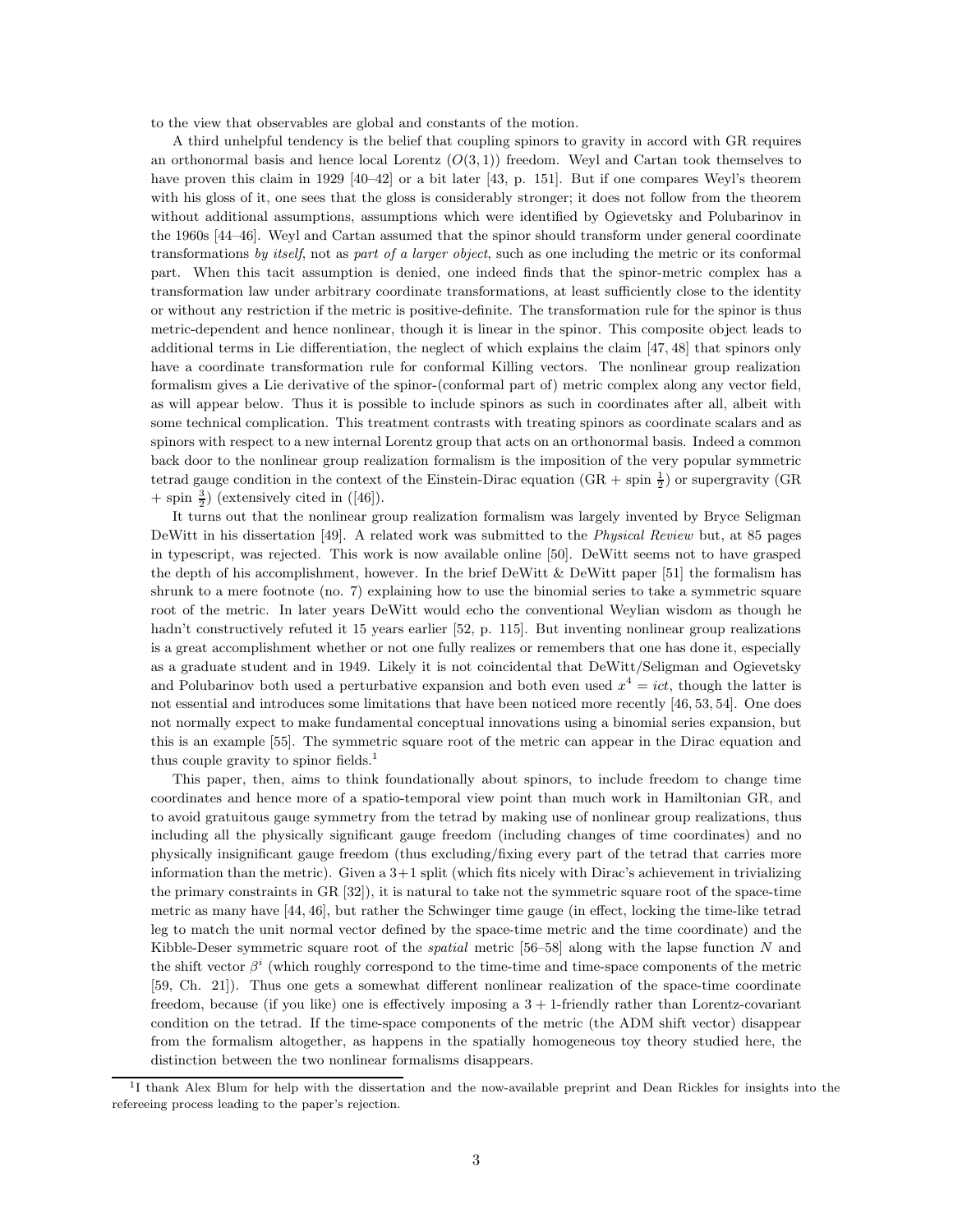#### 1.2 Relation to Some Other Projects in Quantum Gravity

Given that change really does exist in GR, there are many ways to find it. This work being a part of the Lagrangian-equivalent reforming literature (much of which is cited above), it is not necessary to discuss connections to the rest of that literature here. I have previously discussed in some detail the relations between this project and various other projects in both the physics and philosophy literatures [16]. I summarize a few parts of that discussion here. It would be interesting to combine the approach to conditional probabilities taken by Gambini *et al.* [60] with the idea that observables are covariant under coordinate transformations rather than invariant under first-class transformations.

Rovelli's advice to "Forget Time" [61] is, at least in part, an exhortation to remember space-time and to maintain equivalence to Lagrangian GR (Einstein's equations) in the face of entrenched habits of violating it. Since *c.* 1960, much work in canonical quantum gravity has made little effort to retain a space-time viewpoint or exhibit mathematically the freedom to change space-time coordinates [31], a freedom so striking and characteristic of GR. Instead there has been heavy reliance on a spaceover-time split to the point of largely discarding space-time in favor of mere space. If forgetting time means remembering space-time and devising a mathematical formalism that implements it—which requires, for example, using not phase space but phase space-time to accommodate velocity-dependent gauge transformations [27, 29, 62, 63]—then Hamiltonian-Lagrangian equivalence and Rovelli's project overlap significantly. Rovelli's "partial observables" bear a strong resemblance to what observables always should have been in Hamiltonian GR, and what they implicitly were in Lagrangian GR, covariant under coordinate transformations (tensors, *etc.*) rather than invariant [17]. Rovelli's physical/relational point individuation, as opposed to the primitive individuation introduced in modern-style differential geometry [64, 65], is also implemented by using passive coordinate transformations rather than active diffeomorphisms.<sup>2</sup>

Kuchǎr's doubts that observables need to commute with the Hamiltonian constraint [8] and introduction of common-sensical standards motivated rethinking the role of all 4 secondary constraints in relation to gauge transformations [16]. Barbour and Foster's doubts that primary first-class constraints typically generate gauge transformations are also congenial [14–16]. I have expressed caution about eliminating the lapse function N from the action as Barbour has proposed [67, 68], however; such a technique is not available approximately in approximations of GR.

Related ideas contribute to E. Anderson's masterful work taking relationism as a premise and finding change [69]. Anderson takes there to be a problem of time already in classical GR, however, whereas I take the problem to arise (after unjustified postulates have been excluded) in quantization.

Given the velocity-dependent character of foliation-changing coordinate transformations, one can agree with Thébault that it is not very obvious what it would be be to construct a reduced phase *space* for GR [70] and that traditional descriptions [3] merit reconsideration.<sup>3</sup> Gryb and Thébault find that "time remains" and propose an alternative means of quantization which gives the Hamiltonian constraint a distinctive role [72, 73].

#### 1.3 Lagrangian, Notations and Conventions

The current paper aims to understand the Lagrangian-equivalent approach to Hamiltonian GR with a case rarely considered, GR with spinors, while making full contact with the under-recognized nonlinear 'group' realization formalism for spinors in curved space-time. Many of the notations and conventions follow Nelson and Teitelboim [74], including  $-+++$  signature, and Majorana spinors with real Dirac numerical  $\gamma$  matrices with anticommutation relations  $\{\gamma_A, \gamma_B\} = 2\eta_{AB}$ . Consequently  $\bar{\psi} = \psi^{\dagger} \gamma_0$  and  $\gamma_0 = -\gamma^0$ . Taking the real and imaginary parts of a complex 4-spinor  $\psi$  yields two real spinors  $\phi$  (the real part of  $\psi$ ) and  $\chi$  (the imaginary part). Some ways that this paper differs from ([74]) include 'fixing the tetrad gauge' as soon as possible (because the tetrad was never really there in the first place given the nonlinear realization) and employing a spatially densitized spinor as soon as possible. I also avoid

<sup>2</sup>Weatherall's recent work on the hole argument also finds that passive coordinate transformations better reflect reality than do active diffeomorphisms [66].

 ${}^{3}$  For a detailed discussion of mathematical presuppositions in Belot's account [71], the reader can see the earlier discussion [16].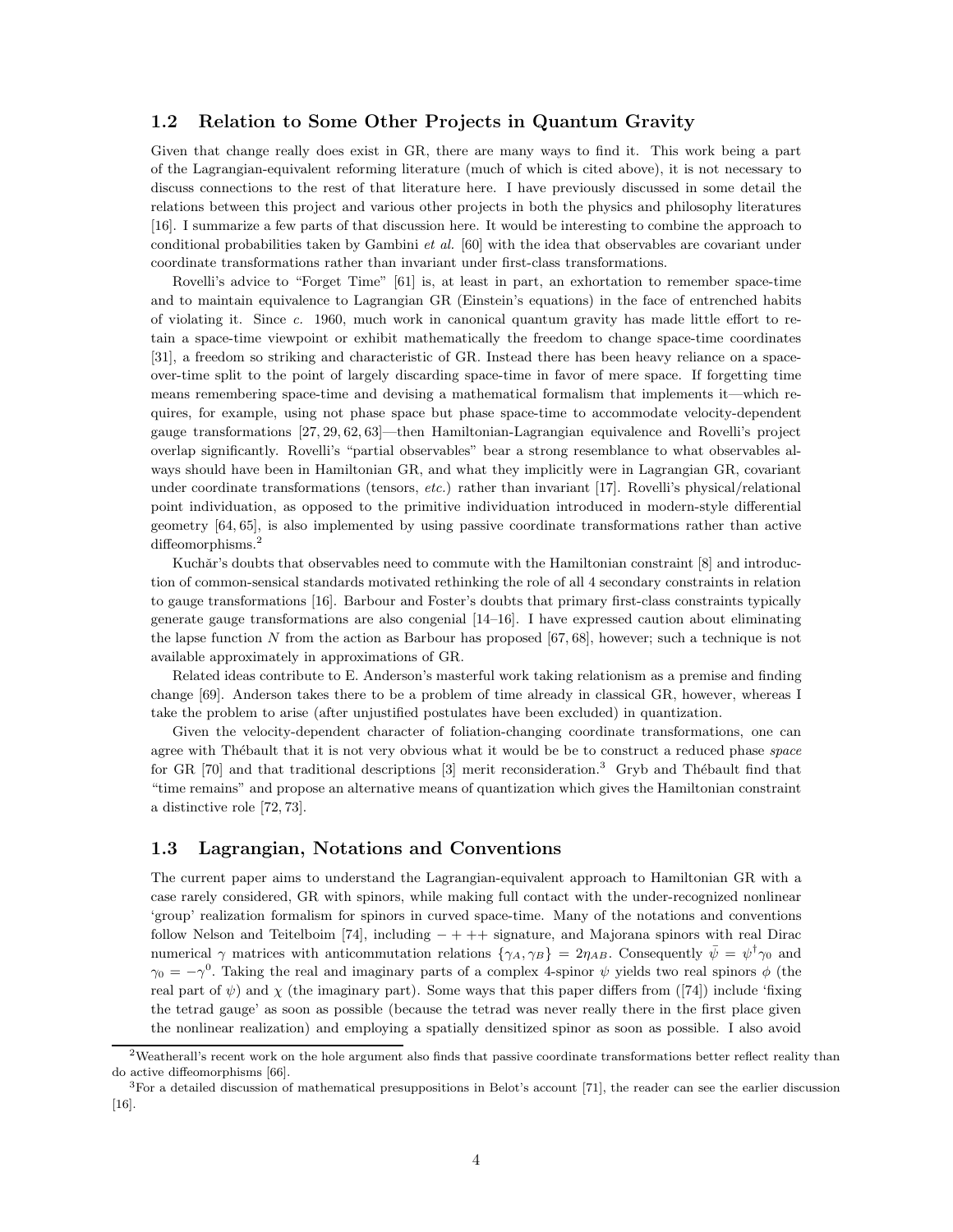notions of an extended Hamiltonian and the idea that individual first-class constraints typically generate gauge transformations, ideas that violate Hamiltonian-Lagrangian equivalence [15, 16]. A sign difference will also appear in the definition of the spin connection. Some other relevant works include ([25, 75–79]).

Some further conventions involve the tetrad and its inverse. I write the tetrad  $e^{\mu}_{A}$  such that  $g^{\mu\nu}$  =  $e^{\mu}_A \eta^{AB} e^{\nu}_B$ . The cotetrad  $f^A_{\mu}$  is the inverse of  $e^{\mu}_A$  on either kind of index and satisfies  $g_{\mu\nu} = f^A_{\mu} \eta^{AB} f^B_{\nu}$ . Greek are world indices, 0 to 3. Capital Latin indices  $A, B, M, N...$  are local Lorentz indices running from 0 to 3. Lower-case Latin indices run from 0 to 3 and can be the spatial part of either Greek or Latin indices. Given that the tetrad gauge conditions destroy the distinction between world and local Lorentz indices [56] and that the  $-+++$  signature implies that spatial indices suffer no sign changes when moved, there should be no confusion. Indices are rarely moved, but on occasion Greek indices are moved with the space-time metric  $g_{\mu\nu}$  or its inverse, local Lorentz indices are more often moved with the Minkowski matrix  $diag(-1, 1, 1, 1)$ . Occasionally lower-case Latin indices  $a, m \dots$  derived from upper-case Latin indices  $A, M \dots$  are moved with the spatial Kronecker  $\delta_j^i$  when there is no ambiguity. For the ADM shift vector  $\beta^n$  relating constant coordinate location with orthogonality to the time hypersurface, indices are moved with the spatial metric  $h_{ij} = g_{ij}$ . The inverse spatial metric  $h^{ij}$  is not equal to the spatial part of the inverse space-time metric [59, ch. 21] due to time-space cross-terms involving the shift vector, but the shift vector disappears from the spatially homogeneous case considered here. The role of the tetrad is largely heuristic: the formalism is familiar and makes coordinate covariance manifest, whereas nonlinear group realization formalisms, whether Lorentz-covariant or  $3 + 1$ -friendly, are still not so familiar and make coordinate covariance not so obvious. One should not take the initial use of the tetrad formalism as a guide to what actually exists according to the theory in question or to what topological restrictions are implied.

Using a geometrically rather than physically motivated normalization for the Lagrangian, I take the Lagrangian density to be [74]

$$
\mathcal{L} = \sqrt{-g}R + div + \frac{i}{2}\sqrt{-g}(e_A^\mu \bar{\psi}\gamma^A D_\mu \psi - (D_\mu \bar{\psi})\gamma^A e_A^\mu \psi) - im\sqrt{-g}\bar{\psi}\psi.
$$
 (1)

The operator  $D_{\mu}$  takes the local Lorentz-covariant derivative of the spinor

$$
D_{\mu}\psi = \psi_{,\mu} + B_{\mu}\psi,
$$
  
\n
$$
D_{\mu}\bar{\psi} = \bar{\psi}_{,\mu} - \bar{\psi}B_{\mu},
$$
\n(2)

where

$$
B_{\mu} = \frac{1}{8} e_C^{\nu} \eta^{AC} (f_{\nu}^{B},_{\mu} - \Gamma_{\nu\mu}^{\alpha} f_{\alpha}^{B}) [\gamma_A, \gamma_B]. \tag{3}
$$

While I follow many conventions of Nelson and Teitelboim, this definition uses the opposite sign for the coefficient of  $B_\mu$  in the covariant derivatives; thus I find that all undesirable terms indeed cancel. Here  $\Gamma_{\nu\mu}^{\alpha}$ is the usual Levi-Civita connection (Christoffel symbols) of General Relativity and  $[\gamma_A, \gamma_B]$  is the matrix commutator  $\gamma_A \gamma_B - \gamma_B \gamma_A$ , not to be confused with the strength-1 antisymmetric part of the product,  $\gamma_A \gamma_B = \frac{1}{2} (\gamma_A \gamma_B - \gamma_B \gamma_A)$ . Notwithstanding the factors of *i*, this Lagrangian is real, thanks to the services of  $\gamma_0$ .  $B_\mu$  is proportional to the Levi-Civita covariant derivative (giving no attention to local Lorentz freedom) of the cotetrad  $f^A_\mu$ , which I write as  $f^A_\mu$ ;  $\iota$ . That result makes sense if one envisages fixing the spin connection by requiring a combined Levi-Civita+spin covariant derivative to annihilate the (co)tetrad. The relation of the signs of a spinor transformation  $\psi' = D(\Lambda)\psi$  to the transformation of the tetrad indices follows from requiring the covariance of the Dirac equation, yielding  $D(\Lambda)^{-1} \gamma^N D(\Lambda) = \gamma^P \Lambda_{P}^N$ . The cotetrad  $f^A_\mu$ , a collection of covariant vector fields under coordinate transformations of the index  $\mu$ , is a set of *contravariant* vector fields under local Lorentz transformations:  $f^A_\mu \to f^A_\mu + \Omega^A_{,B} f^B_\mu$ , where  $\Omega^A_{,B}$ is infinitesimal and is antisymmetric when an index is moved with  $diag(-1, 1, 1, 1)$ . Likewise the tetrad, composed of contravariant world vectors, is composed of local Lorentz covectors:  $e^{\mu}_A \to e^{\mu}_A - \Omega^B_{A} e^{\mu}_B$ . Then  $\psi \to (I + \frac{1}{4}\gamma_{[A}\gamma_{B]})\psi$ .

One step in simplifying the Lagrangian is the imposition of the Schwinger time gauge [56], which locks the time-like leg of the tetrad  $e_0^{\mu}$  to match the future-pointing unit normal vector  $n^{\mu}$  defined by the space-time metric and the time coordinate's gradient. Thus the time-like leg of the cotetrad  $f^0_\mu$ matches the (negative) covariant unit normal vector  $-n<sub>\mu</sub>$ , which in terms of the ADM lapse function N and shift vector  $\beta$  satisfies  $n^{\mu} = (\frac{1}{N}, -\frac{\beta^{m}}{N})$  [59, p. 508]. While the covariant unit normal  $n_{\mu}$  is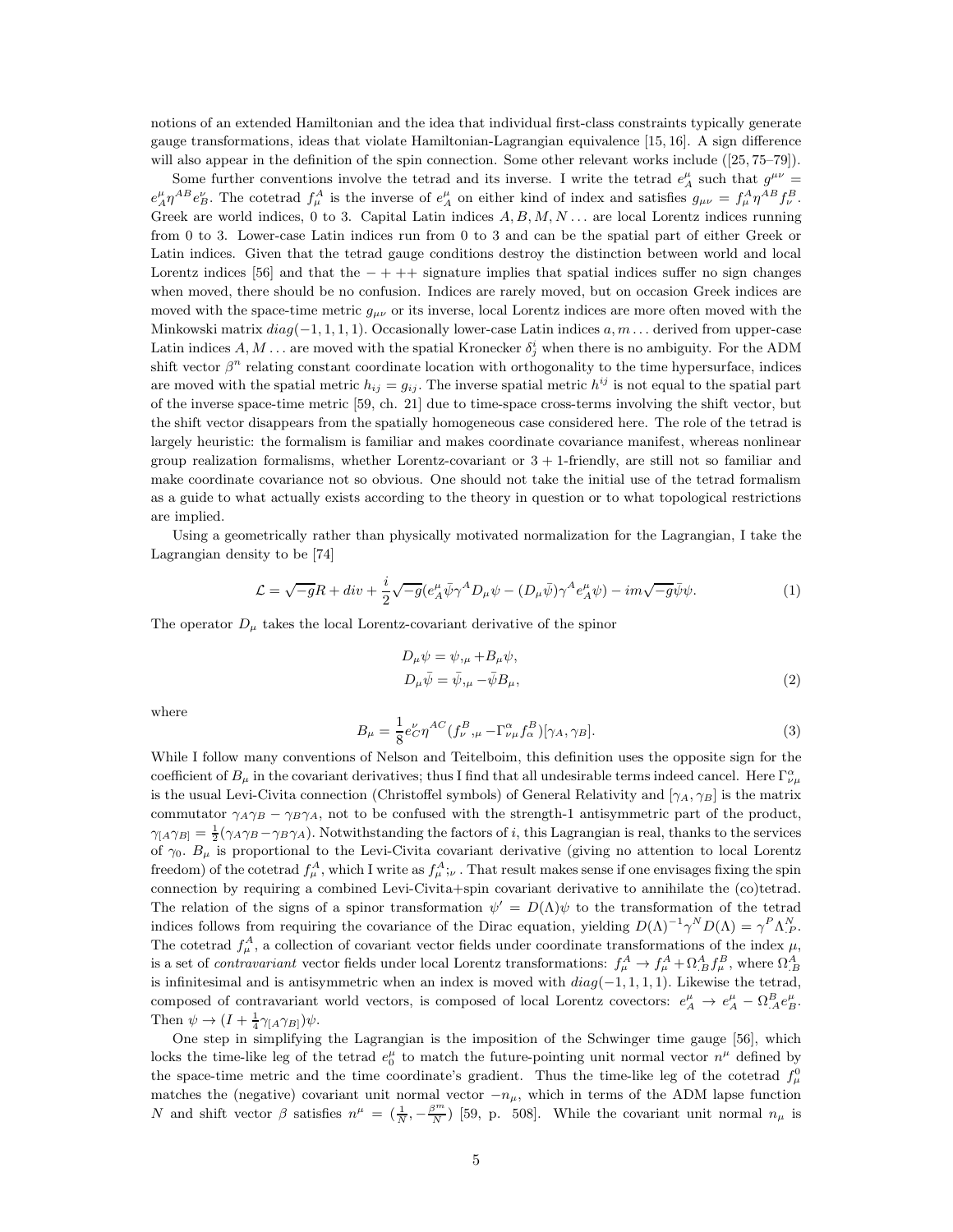closer to fundamental than the contravariant one  $n^{\mu}$  due to the former's using the metric only to rescale the gradient of the time coordinate, not also moving an index, a minus sign has to go somewhere (given −+++ signature, which choice is crucial once the distinction between covariant and contravariant spatial indices disappears below). The fact that contravariant vectors more straightforwardly point in a direction is perhaps sufficient grounds for setting  $e_0^{\mu} = n^{\mu}$  with no sign-flip. The covector unit normal, in terms of the lapse function N, is  $n_{\mu} = (-N, 0, 0, 0)$ . The relation  $f_{\mu}^{0} = -n_{\mu}$  implies  $f_{m}^{0} = 0$  [59, p. 508]: the spatial components of the time-like co-leg vanish. The orthogonality of the space-like triad of legs  $e_a^{\mu}$  to the normal covector  $n_{\mu}$  implies  $e_a^0 = 0$ : the time components of the spatial triad vanish. One can also show that  $f_0^a f_n^a = \beta_n$ ,  $f_0^0 = N$ , and  $f_m^a f_n^a = h_{mn}$ . Quite apart from talk of tetrads one has the relation between spatio-temporal and spatial volume elements  $\sqrt{-g} = N\sqrt{h}$ .

Another step that I will take is a fairly naive imposition of spatial homogeneity by simply dropping all spatial derivatives [16]. This is, of course, both a strong restriction of the physics and a substantial fixation of the spatial coordinate freedom. (For more careful treatments of the spatial coordinate freedom, see [25, 77, 80].) My interest is in doing justice to the temporal coordinate freedom, something rarely attempted and best accomplished by keeping the spatial metric look as much like it does in full GR as possible, rather than keeping track of the remnant of spatial coordinate freedom that one would have by interpreting the Lagrangian as derived from GR. One can assume instead that one is simply handed the Lagrangian that results from the naive spatial truncation. This procedure will indicate more spatial degrees of freedom than one should inherit from GR, but that is not important for the task at hand. One could impose the initial vanishing of such extra degrees of freedom to recover a closer match to GR in that respect if one wished; such a condition would be dynamically preserved.

After expanding out the covariant derivative of the spinors into partial derivative and connection terms, one can give the spinors a *spatial* density weight of  $\frac{1}{2}$  [56, 74, 77], thereby removing some interaction terms between the spinor and gravity. This densitization will be denoted by a ∼ over spinors  $\psi$ ,  $\bar{\psi}$ ,  $\phi$ ,  $\chi$ , *etc*. (Note that one cannot readily write half a ∼; the notion of expressing the weight of a density by the number of tildes was never going to be viable for densities other than  $\pm 1$  and maybe  $\pm 2$ ; fractional and irrational weights, though perfectly well defined [37, 38] and sometimes useful [44, 46, 81–84], were never going to be accommodated in detail typographically.) The Lagrangian density then takes the form

$$
\mathcal{L} = \sqrt{-g}R + div - 2m\tilde{N}\tilde{\chi}^{\top}\gamma_{0} \stackrel{\sim}{\phi} - Ne_{A}^{\mu} \tilde{\chi}_{,\mu}^{\top}\gamma_{0} \gamma^{A} \stackrel{\sim}{\phi} + Ne_{A}^{\mu} \tilde{\chi}^{\top}\gamma_{0} \gamma^{A} \stackrel{\sim}{\phi}_{,\mu} + 2Ne_{A}^{\mu} \tilde{\chi}^{\top}\gamma_{0}B_{\mu} \gamma^{A} \stackrel{\sim}{\phi} + N \tilde{\chi}^{\top}\gamma_{0} \gamma_{B} g^{\mu\nu} f_{\nu;\mu}^{B} \stackrel{\sim}{\phi}.
$$
\n(4)

One can define canonical momenta for the real spinors with the usual definition:

$$
\pi_{\phi} = \frac{\partial \mathcal{L}}{\partial \phi} = N e_A^{\mu} \tilde{\chi}^{\top} \gamma_0 \gamma^A \delta_{\mu}^0 = N e_A^0 \tilde{\chi}^{\top} \gamma_0 \gamma^A,
$$
  

$$
\pi_{\chi} = \frac{\partial \mathcal{L}}{\partial \tilde{\chi}} = -N e_A^{\mu} \gamma_0 \gamma^A \delta_{\mu}^0 \tilde{\phi} = -N e_A^0 \gamma_0 \gamma^A \tilde{\phi}.
$$
 (5)

Imposing the Schwinger time gauge gives a considerable simplification because the time components of the spatial legs vanish:  $e_a^0 = 0$ . One also has  $e_0^0 = \frac{1}{N}$ . Using the relation  $\gamma_0 \gamma_0 = -I$ , the canonical momenta simplify to

$$
\pi_{\phi} = \widetilde{\chi}^{\top}, \tag{6}
$$

$$
\pi_{\chi} = -\stackrel{\sim}{\phi} \,. \tag{7}
$$

Clearly none of these relations can be solved for the velocities. Hence we have 8 primary constraints  $\pi_{\phi} - \chi^{\top}$ ,  $\pi_{\chi} + \chi$ , quantities that involve canonical momenta and vanish due to the impossibility of the Legendre transformation from velocities to momenta.

#### 2 Constrained Dynamics of Spinors without Gravity

The assumptions made so far (the time gauge and the spatial weight  $\frac{1}{2}$  definition of the spinors) have led to a simple Lagrangian for the spinor fields, but spinor fields behave in a sufficiently unfamiliar fashion in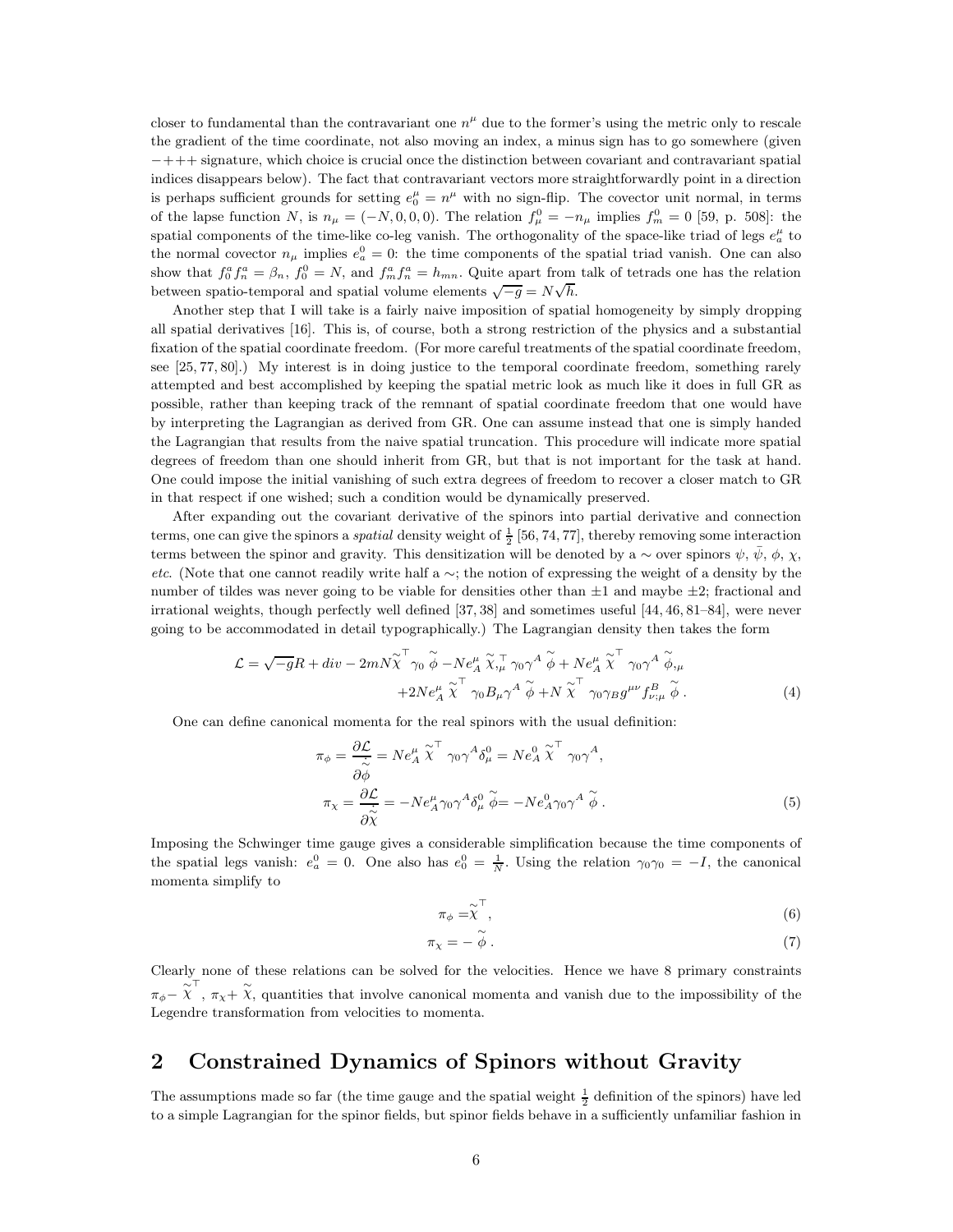constrained Hamiltonian dynamics to justify forgetting about gravity altogether for the moment. Forgetting about gravity can be effected by setting (temporarily)  $f^A_\mu$  to the Kronecker delta (identity matrix). The canonical Hamiltonian is defined with the usual sum over momenta times velocities, including the constrained quantities, but then the primary constraints are used to try to simplify the result [85]. In contrast to cases where the Lagrangian is quadratic in a velocity (permitting the replacement of the velocity by a momentum) or independent of a velocity (as occurs for the electrostatic scalar potential in electromagnetism and for the lapse function and shift vector in GR and so yielding vanishing canonical momenta), the Lagrangian here is linear in the velocity. Thus the momenta are nonzero but independent of the velocity in question, the worst of both worlds. Pressing on, one finds that

$$
\mathcal{H}_c = (\pi_\phi \dot{\phi} + \pi_\chi \dot{\tilde{\chi}} - \mathcal{L})|_{primaries}
$$
  
=  $2m\chi^\top \gamma_0 \phi + \chi^\top, i \gamma_0 \gamma^i \phi - \chi^\top \gamma_0 \gamma^i \phi, i$ . (8)

The densitization has been dropped with the neglect of gravity and consequent specialization to Cartesian coordinates, so no ∼ symbols are needed. Note that the momenta are absent from the canonical Hamiltonian. The quantity that gives Lagrangian-equivalent Hamilton's equations, however, is the total Hamiltonian [85], which includes terms involving the primary constraints multiplied by either the corresponding velocities or some arbitrary functions that turn out *a posteriori* to equal the velocities in question:

$$
\mathcal{H}_p = \mathcal{H}_c + (\pi_\phi - \chi^\top)\dot{\phi} + \dot{\chi}^\top(\pi_\chi + \phi). \tag{9}
$$

The Hamiltonian equations for  $\phi$  are

$$
\dot{\phi} = \{\phi, \mathcal{H}_p\} = \{\phi, \mathcal{H}_c\} + \dot{\phi} + 0 = \dot{\phi},\tag{10}
$$

which is true, though not informative, and

$$
\dot{\pi}_{\phi} = \{\pi_{\phi}, \mathcal{H}_{p}\} = -\left(\frac{\partial \mathcal{H}_{c}}{\partial \phi} - \frac{\partial}{\partial x^{i}} \frac{\partial \mathcal{H}_{c}}{\partial \phi_{,i}}\right) + \{\pi_{\phi}, (\pi_{\phi} - \chi^{\top})\dot{\phi}\} + \dot{\chi}^{\top}\{\pi_{\phi}, \pi_{\chi} + \phi\}
$$
\n
$$
= -2\chi^{\top}, i \gamma_{0} \gamma^{i} - 2m\chi^{\top}\gamma_{0} - \dot{\chi}^{\top}.
$$
\n(11)

We did not need to commit much to the meaning of a Poisson bracket of a velocity because every such term was multiplied by a primary constraint. If we allow ourselves already to use the time derivative of a primary constraint, then this Hamiltonian equation is seen to be equivalent to the Dirac equation for  $\chi^{\top}$ (or  $\bar{\chi}$ )—not for  $\phi$ . Hamilton's equations for  $\chi$  are analogous:  $\{\chi^{\top}, \mathcal{H}_p\}$  is the empty relation  $\dot{\chi}^{\top} = \dot{\chi}^{\top}$ , while  $\{\pi_\chi, \mathcal{H}_p\}$  gives a relation that (adding in the time derivative of a primary constraint) is the Dirac equation for  $\phi$ .

In the interest of distinguishing first-class constraints (which relate to gauge freedom) from secondclass constraints (which do not), a process that can require taking linear combinations of constraints in order to find the appropriate number of first-class constraints, one wants to ensure that the primary constraints, if true initially, are preserved by the dynamics. Preservation of  $\pi_{\phi} - \chi^{\top}$ 's vanishing yields the Dirac equation for  $\chi^{\top}$ , which, containing  $\chi^{\top}$ , is not a constraint. Analogously, preserving  $\pi_{\chi} + \phi$ 's vanishing yields the Dirac equation for  $\phi$ , which is not a constraint. Thus there are no secondary constraints for the pure spinor system without gravity. The previously undetermined velocities are, however, fixed in terms of phase space quantities, as one expects for second-class constraints. If one wants the  $8 \times 8$  matrix (at each spatial point) of the Poisson brackets of all the constraints among themselves, the nonzero contributions come from the two copies of the  $4 \times 4$  relation

$$
\{\pi_{\phi}^{\top}(x) - \chi(x), \pi_{\chi}(y) + \phi^{\top}(y)\} = -2I\delta(x, y).
$$

# 3 Gravity and Spinors without Spatial Dependence

Having now an idea of how the spinor matter behaves, let us restore gravity but discard all spatial derivatives in order to focus attention on temporal coordinate freedom and change with as little technical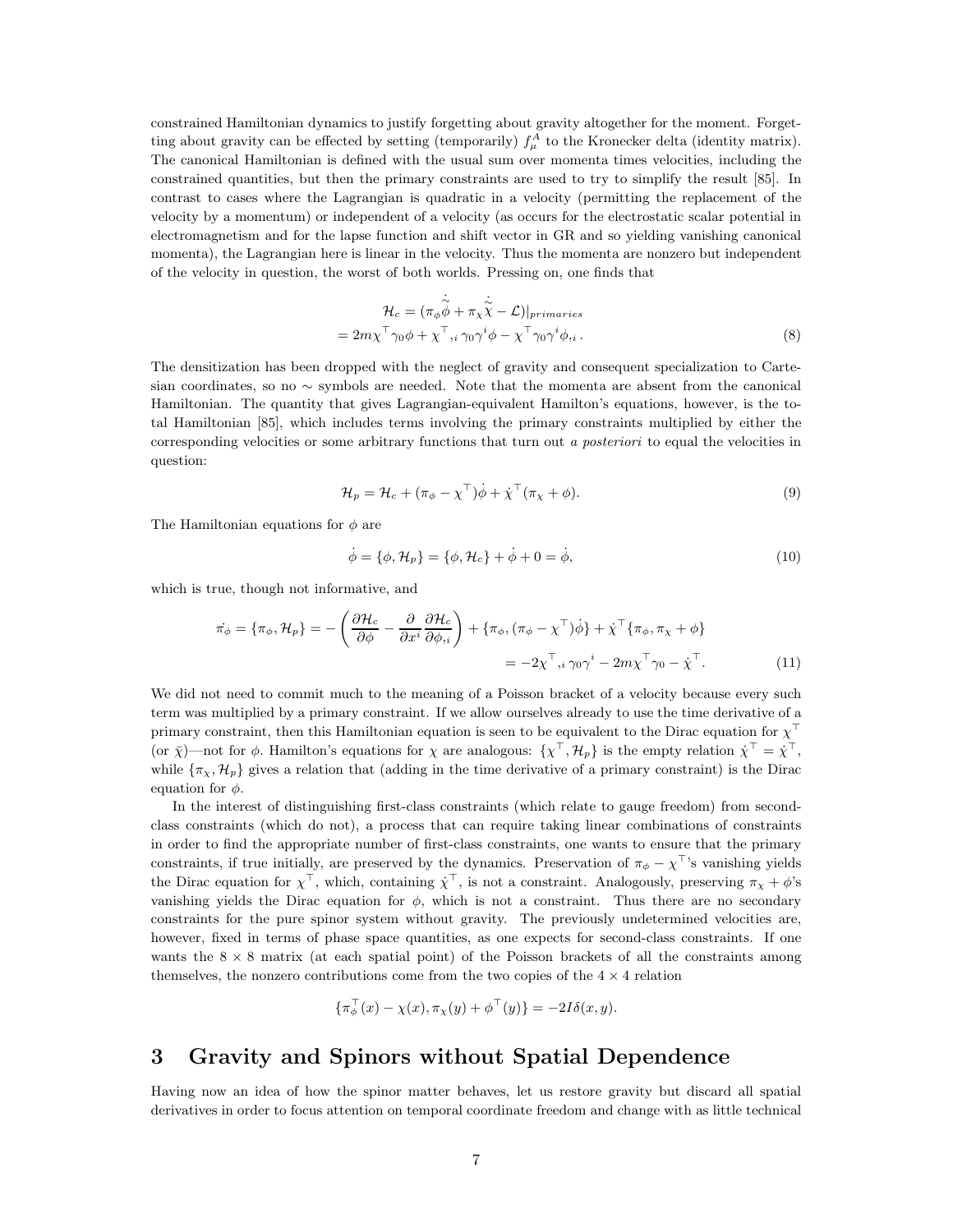complication as possible. The Schwinger time gauge is employed. The Lagrangian can be taken as above. Discarding some obviously vanishing terms such as the spatial Ricci scalar but taking more time to pare down the partial derivative of the cotetrad (which will be the source of the surviving term involving the rotation in spinor space) and Christoffel symbol term (which cancels some undesirable terms from the partial derivative of the cotetrad), making use of the anticommutation relations of the  $\gamma$  matrices and the usual tricks of tensor calculus, after a page or two of algebra one obtains

$$
\mathcal{L} = N\sqrt{h}(K_{ij}K^{ij} - K^2) - 2mN\tilde{\chi}^{\top} \gamma_0 \tilde{\phi} - \tilde{\chi}_{,0}^{\top} \tilde{\phi} + \tilde{\chi}^{\top} \tilde{\phi}_{,0} + \frac{1}{2} \tilde{\chi}^{\top} e_a^{\top} f_{nb,0} \gamma_{[a} \gamma_{b]} \tilde{\phi}.
$$
 (12)

Reassuringly, this expression does not contain  $\dot{N}$  or  $\dot{\beta}^i$  and contains N and  $\beta^i$  at most linearly, as one expected from the coupling of more familiar matter in GR. Given the spatial homogeneity, one is not surprised that  $\beta^i$  is absent. The last term, which involves a rotation in spinor space, seems not to be removable using a field redefinition. It does, however, depend merely on the conformal part  $\hat{h}_{ij}$  of the spatial metric  $h_{ij}$ . One could see that, for example, by factoring the triad (and inversely the cotriad) into a unimodular part (unit determinant) and the appropriate power of the volume element and then notice how the volume element terms yield a  $\delta_{ab}$  that cancels when contracted with the antisymmetric term in the  $\gamma$  matrices.

One straightforwardly verifies that this Lagrangian is invariant under 'local' (that is, time-dependent) rotations: the original local Lorentz invariance described by  $\Omega_B^A(t, x, y, z)$  has been whittled down to  $\Omega_{b}^{a}(t)$ , under which the Lagrangian is invariant. The period serves as a placeholder to distinguish the indices of  $\Omega_B^A(t, x, y, z)$ , which is antisymmetric when the indices are at the same level.

The presence of the velocity of the spatial metric implies that the canonical momenta for gravity are altered by the presence of spinors. The use of the Schwinger time gauge and the weight  $\frac{1}{2}$  densitization gets rid of many inconvenient terms [74]. The Kibble-Deser symmetric triad condition gives further leanness. Given that my goal ultimately is to understand time coordinate freedom in GR, not in this toy theory, it would be unhelpful to try to remove 3 degrees of freedom per spatial point using the remnant of the spatial coordinate freedom. At this point plausibly all the fat has been removed, leaving only muscle and bone (unless one is prepared to seek the unconstrained true degrees of freedom at the expense of locality). So plausibly this use of gauge conditions and field redefinitions has put the Lagrangian in as convenient a form as possible. One has to decide what variables to use as canonical coordinates. An attractive choice native to spinors would be to use the symmetric cotriad  $f_{ai}$  or possibly its inverse  $e^{ai}$ . While such a treatment would be a worthwhile project, certain inversions would become complicated. In the interest of familiarity, let us use the usual geometrodynamic quantity  $h_{ij} = g_{ij}$ , the spatial metric tensor. This choice will leave some square roots that are not so readily simplified, but they will not cause trouble.

While the canonical momenta for the spinor fields are as given above in the absence of gravity, the canonical momenta for gravity undergo some modification. While  $\pi_N = \frac{\partial \mathcal{L}}{\partial N} = 0$  as usual in GR, the spatial metric's canonical momenta acquire a contribution from the spinor fields.

$$
\pi^{ij} = \frac{\partial \mathcal{L}_{GR}}{\partial \dot{h}_{ij}} + \frac{\partial}{\partial \dot{h}_{ij}} \frac{\tilde{\chi}^{\top}}{2} \sqrt{\hat{h}^{na}} \sqrt{\hat{h}_{nb}}, \, \gamma_{[a} \gamma_{b]} \stackrel{\sim}{\phi} . \tag{13}
$$

The trace  $\pi = \pi^{ij} h_{ij}$  of these canonical momenta receives no contribution from the spinor term, as one can see either from the presence of only the conformal part of the metric  $\dot{h}_{ij}$  or from the antisymmetrization of the indices of the  $\gamma$  matrices. Solving for the velocities of the spatial metric gives

$$
\dot{h}_{cd} = \frac{2N}{\sqrt{h}} (\pi_{cd} - \frac{h_{cd}}{2}\pi - h_{ic}h_{dj}\frac{\tilde{\chi}}{2}\sqrt{h^{na}}\frac{\partial\sqrt{h_{nb}}}{\partial h_{ij}}\gamma_{[a}\gamma_{b]}\tilde{\phi}).
$$
\n(14)

∼˙

The canonical Hamiltonian is

$$
\mathcal{H}_{c} = N\pi_{N} + \pi^{cd}\dot{h}_{cd} + \pi_{\phi}\dot{\phi} + \dot{\chi}^{\top}\pi_{\chi} - \mathcal{L}
$$
  
\n
$$
= 0 + \pi^{cd} \cdot \frac{2N}{\sqrt{h}}(\pi_{cd} - \frac{h_{cd}}{2}\pi - h_{ic}h_{dj}\frac{\tilde{\chi}}{2}\sqrt{h^{na}}\frac{\partial\sqrt{h_{nb}}}{\partial h_{ij}}\gamma_{[a}\gamma_{b]}\stackrel{\sim}{\phi}) + \dot{\chi}^{\top}\dot{\phi} + \dot{\chi}^{\top}\cdot - \tilde{\phi}
$$
  
\n
$$
-(N\sqrt{h}K^{ij}K_{ij} - N\sqrt{h}K^{2} - 2mN\tilde{\chi}^{\top}\gamma_{0}\stackrel{\sim}{\phi} - \tilde{\chi}^{\top},_{0}\tilde{\phi} + \tilde{\chi}\tilde{\phi}_{0} + \frac{\tilde{\chi}^{\top}}{2}\sqrt{h^{na}}\sqrt{h_{nb}}\gamma_{[a}\gamma_{b]}\stackrel{\sim}{\phi})
$$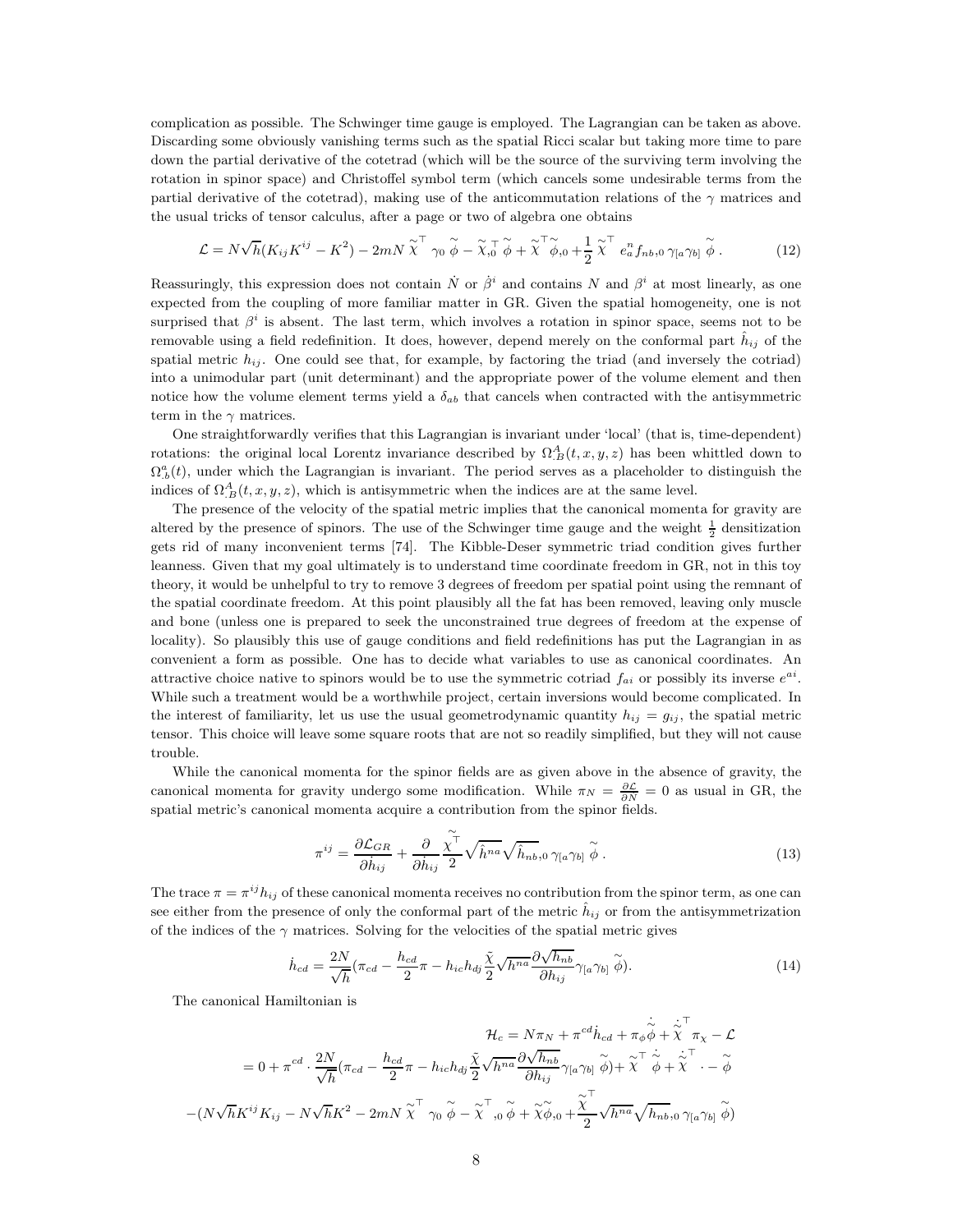$$
= \frac{N}{\sqrt{h}} \pi^{cd} \pi_{cd} - \frac{N}{2\sqrt{h}} \pi^{2} - \frac{N}{\sqrt{h}} \pi_{ij} \frac{\chi^{+}}{2} \sqrt{h^{na}} \frac{\partial \sqrt{h_{nb}}}{\partial h_{ij}} \gamma_{[a} \gamma_{b]} \tilde{\phi} + 2mN \tilde{\chi}^{+} \gamma_{0} \tilde{\phi} +
$$

$$
\frac{N}{2\sqrt{h}} \tilde{\chi}^{+} \gamma_{[a} \gamma_{b]} \tilde{\phi} \frac{\chi^{+}}{2} \gamma_{[e} \gamma_{f]} \tilde{\phi} h_{ic} h_{jd} \sqrt{h^{na}} \frac{\partial \sqrt{h_{nb}}}{\partial h_{ij}} \sqrt{h^{me}} \frac{\partial \sqrt{h_{mf}}}{\partial h_{cd}} = N \mathcal{H}_{0}, \qquad (15)
$$

where the last relation is a definition of what will turn out to be the Hamiltonian constraint; I have felt free to include the matter contribution within the symbol  $\mathcal{H}_0$  for brevity because I will not make separate use of the gravitational and material pieces. Clearly this system is reparametrization-invariant because the entire expression involves the lapse linearly. Hence as much temporal general covariance as a spatially homogeneous system could have is evident.

The primary Hamiltonian [85] adds to the canonical Hamiltonian terms involving the primary constraints multiplying the corresponding velocities so as to yield Hamilton's equations that are mathematically equivalent to the Euler-Lagrange equations. One has

$$
\mathcal{H}_p = N\mathcal{H}_0 + \pi_N \dot{N} + (\pi_\phi - \tilde{\chi}^\top) \dot{\tilde{\phi}} + \tilde{\chi}^\top (\pi_\chi + \tilde{\phi}). \tag{16}
$$

This system has 9 primary constraints, including  $\pi_N$  inherited from GR and 8 primary constraints from the spinors. The dynamics needs to preserve the primary constraints. For  $\pi_N$  one has

$$
\{\pi_N, \mathcal{H}_p\} = \{\pi_N, N\mathcal{H}_0 + \pi_N \dot{N} + (\pi_\phi - \tilde{\chi}^\top) \dot{\tilde{\phi}} + \tilde{\chi}^\top (\pi_\chi + \tilde{\phi}) = -\mathcal{H}_0 \stackrel{!}{=} 0,\tag{17}
$$

showing that (minus)  $\mathcal{H}_0$  is indeed a constraint. The term  $\pi_N N$  yields nothing using the primary constraint or employing the sometimes-needed Anderson-Bergmann velocity Poisson bracket [17, 34]. Preservation of the primary constraint  $\pi_{\phi} - \widetilde{\chi}^{\top}$  yields

$$
\{\pi_{\phi} - \tilde{\chi}^{\top}, \mathcal{H}_p\} = -N \frac{\partial \mathcal{H}_0}{\partial \tilde{\phi}} - 2 \dot{\tilde{\chi}}^{\top} = 0.
$$
\n(18)

This equation involves a velocity and so, rather than yielding a new constraint, fixes the velocity for  $\tilde{\chi}$ , as one expects given the second-class character of the constraint in the absence of gravity. Apart from certain signs, the same story applies for  $\pi_{\chi} + \tilde{\phi}$ :

$$
\{\pi_{\chi} + \widetilde{\phi}, \mathcal{H}_p\} = -N \frac{\partial \mathcal{H}_0}{\partial \widetilde{\chi}} + 2\dot{\widetilde{\phi}} = 0.
$$
\n(19)

### 4 First-Class and Second-Class Constraints

One can take Poisson brackets among each pair of constraints and ascertain which constraints are firstclass or second-class. If one is lucky, then the distinction will be clean using the original constraints. More generally, one might need to take linear combinations of constraints in order to find the expected number of first-class constraints. This expected number, though strongly suggested by the component theories (here GR and spinors satisfying the Dirac equation), follows from the extent by which the matrix rank (the total number of nonvanishing eigenvalues) of the matrix of Poisson brackets falls short of the dimension of the square matrix in question, in this case 10. One easily sees that  $\pi_N$  has vanishing Poisson brackets with all the constraints, hence remaining first-class. One also sees that the brackets among the spinor constraints are unchanged by the introduction of gravity, though of course the spatial Dirac  $\delta(x, y)$ functions disappear when one discards spatial dependence. The more significant results, however, are

$$
\{\pi_{\phi}, \mathcal{H}_0\} = -\frac{\partial \mathcal{H}_0}{\partial \tilde{\phi}},\tag{20}
$$

$$
\{\pi_{\chi}, \mathcal{H}_0\} = -\frac{\partial \mathcal{H}_0}{\partial \tilde{\chi}},\tag{21}
$$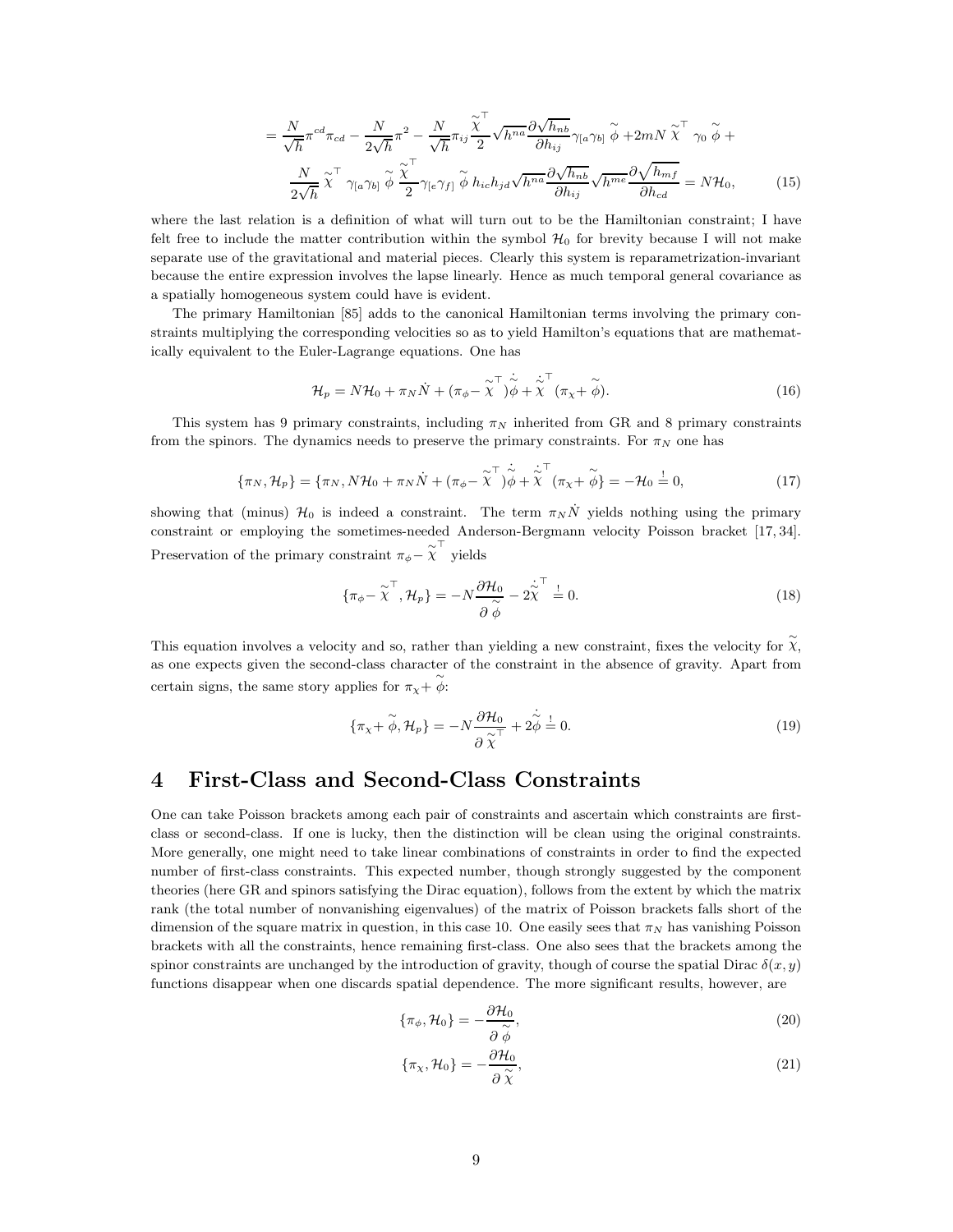so the original Hamiltonian constraint is no longer first-class. This of course does not mean that the gauge freedom to change time coordinates has disappeared. Thus the matrix of Poisson brackets of the constraints, ordered as  $\pi_N$ ,  $\pi_{\phi} - \tilde{\chi}^{\top}$ ,  $\pi_{\chi} + \phi^{\top}$ ,  $\mathcal{H}_0$ , is

$$
\begin{bmatrix}\n\{\pi_N, \pi_N\} & \{\pi_N, \pi_\phi - \tilde{\chi}^\top\} & \{\pi_N, \pi_\chi + \tilde{\phi}^\top\} & \{\pi_N, \mathcal{H}_0\} \\
\{\pi_\phi^\top - \tilde{\chi}, \pi_N\} & \{\pi_\phi^\top - \tilde{\chi}, \pi_\phi - \tilde{\chi}^\top\} & \{\pi_\phi^\top - \tilde{\chi}, \pi_\chi + \tilde{\phi}^\top\} & \{\pi_\phi^\top - \tilde{\chi}, \mathcal{H}_0\} \\
\{\pi_\chi^\top + \tilde{\phi}, \pi_N\} & \{\pi_\chi^\top + \tilde{\phi}, \pi_\chi + \tilde{\phi}^\top\} & \{\pi_\chi^\top + \tilde{\phi}, \pi_\chi + \tilde{\phi}^\top\} & \{\pi_\phi^\top + \tilde{\chi}, \mathcal{H}_0\}\n\end{bmatrix} = \begin{bmatrix}\n0 & 0_{1 \times 4} & 0_{1 \times 4} & 0 \\
0_{4 \times 1} & 0_{4 \times 4} & -2I_{4 \times 4} & -\frac{\partial \mathcal{H}_0^\top}{\partial \tilde{\phi}} \\
0_{4 \times 1} & 2I_{4 \times 4} & 0_{4 \times 4} & -\frac{\partial \mathcal{H}_0^\top}{\partial \tilde{\phi}} \\
0_{4 \times 1} & 2I_{4 \times 4} & 0_{4 \times 4} & -\frac{\partial \mathcal{H}_0^\top}{\partial \tilde{\chi}}\n\end{bmatrix}.
$$
\n(22)

The failure of the last column and the last row to vanish displays how the original Hamiltonian constraint is no longer first-class. The facts that  $\pi_N$  is first-class and that second-class constraints have to come in even numbers given a finite number of degrees of freedom [85, p. 80] assure us that there must be some combination of  $\mathcal{H}_0$  and the spinor constraints that is first-class.

It is not difficult to find the modified Hamiltonian constraint  $\bar{\mathcal{H}}_0$  that, by incorporating contributions from the second-class spinor primary constraints, is first-class. An easy way to find it is to devise largely arbitrary combination  $\tilde{\mathcal{H}}_0 = \mathcal{H}_0 + A(\pi_\phi^\top - \tilde{\chi}) + B(\pi_\chi^\top + \tilde{\phi})$ , where A and B are potentially phase space-dependent row matrices; their Poisson bracket contributions are rendered unimportant due to multiplication by the second-class primary constraints. Demanding that this  $\bar{\mathcal{H}}_0$  have vanishing Poisson brackets with both of the spinor constraints implies that

$$
A = \frac{1}{2} \frac{\partial \mathcal{H}_0}{\partial \tilde{\chi}},
$$
  

$$
B = -\frac{1}{2} \frac{\partial \mathcal{H}_0}{\partial \tilde{\phi}}.
$$
 (23)

By antisymmetry the bracket with  $\bar{\mathcal{H}}_0$  with itself of course vanishes. The independence of  $\bar{\mathcal{H}}_0$  from the lapse implies the one remaining vanishing bracket. We can now use a redefined set of constraints,  $\pi_N$ ,  $\pi_{\phi} - \widetilde{\chi}^{\top}$ ,  $\pi_{\chi} + \widetilde{\phi}^{\top}$ ,  $\bar{\mathcal{H}}_0$ , thereby making the inconvenient last column and last row vanish.

One can define a Dirac bracket {, } <sup>∗</sup> using the 8 second-class spinor primary constraints using the invertible 8 × 8 matrix of Poisson brackets, which is the same given the use of  $\bar{\mathcal{H}}_0$  as for  $\mathcal{H}_0$ :

$$
C_{AB}^{8} = \begin{bmatrix} \{\pi_{\phi}^{\top} - \widetilde{\chi}, \pi_{\phi} - \widetilde{\chi}_{\phi}^{\top}\} & \{\pi_{\phi}^{\top} - \widetilde{\chi}, \pi_{\chi} + \widetilde{\phi}_{\phi}^{\top}\} \\ \{\pi_{\chi}^{\top} + \widetilde{\phi}, \pi_{\chi} + \widetilde{\phi}_{\phi}^{\top}\} & \{\pi_{\chi}^{\top} + \widetilde{\phi}, \pi_{\chi} + \widetilde{\phi}_{\phi}^{\top}\} \\ \end{bmatrix} = \begin{bmatrix} 0_{4 \times 4} & -2I_{4 \times 4} \\ 2I_{4 \times 4} & 0_{4 \times 4} \end{bmatrix}
$$
(24)

with inverse

$$
C_8^{AB} = \begin{bmatrix} 0_{4 \times 4} & \frac{1}{2} I_{4 \times 4} \\ -\frac{1}{2} I_{4 \times 4} & 0_{4 \times 4} \end{bmatrix} \tag{25}
$$

With this Dirac bracket in hand, one can take the second-class spinor constraints  $\pi_{\phi}^{\top} - \tilde{\chi}$  and  $\pi_{\chi}^{\top} + \tilde{\phi}$ as identities, eliminating  $\pi_{\chi}$  and either  $\chi$  or alternatively  $\pi_{\phi}$  (the two being equal). As a consequence one finds that  $\{\phi, \pi_{\phi}\}^* = I_{4\times4} - \frac{1}{2}I_{4\times4} = \frac{1}{2}I_{4\times4}$ : these brackets will be only half as large as a standard canonical pair.

### 5 Gauge Generator for Changes of Time Coordinate

Contrary to the common belief that one cannot implement changes in time coordinates and to the simple neglect of the question in some standard GR texts that offer a version of a Hamiltonian formulation [59, ch. 21] [86, Appendix E], one can implement changes of time coordinate using a Hamiltonian formalism. One encounters the quirk, harmless at the classical level, that one needs to use Hamilton's equations more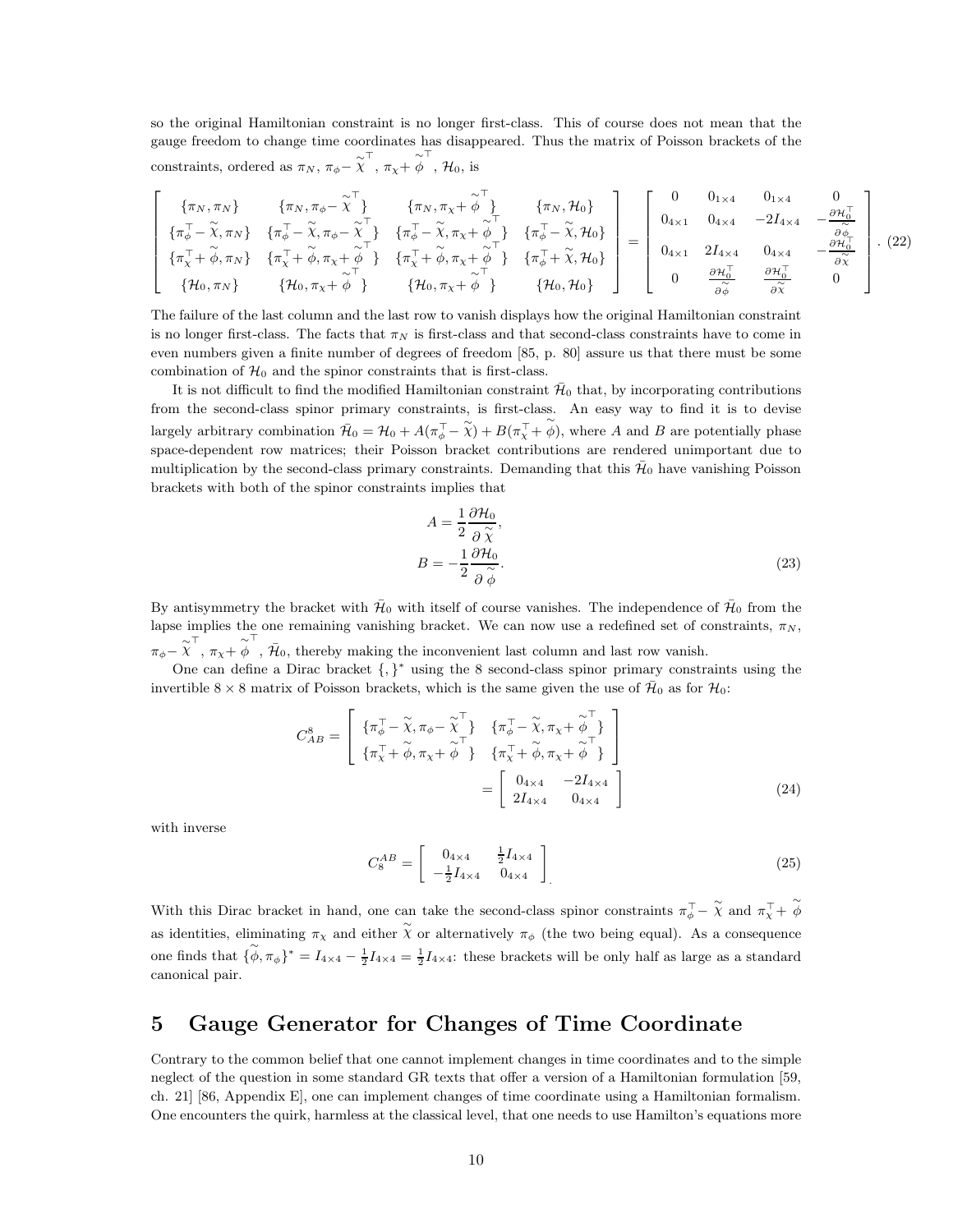often than one might have expected [87, 88]. While there are procedures to find the gauge generator by iterating beginning with the primary constraints, another approach<sup>4</sup> is simply to add all the constraints together with arbitrary (potentially field-dependent) coefficients and require that the resulting quantity change the canonical action  $\int dt d^3x(p\dot{q} - \mathcal{H}_p)$  by at most a boundary term, where  $p\dot{q}$  is a 'large' sum over all the canonical coordinates (including those related for which the velocities yield primary constraints) and the relevant Hamiltonian is the primary Hamiltonian. Such a criterion will preserve the Euler-Lagrange equations for the canonical action; because those equations are just Hamilton's equations, Hamilton's equations are preserved. An advantage of using the canonical action is that it shows that the Hamiltonian formalism is a *special case* of the Lagrangian formalism and hence has neither need nor room for radical conceptual innovations or independent postulates. The spatial integral is of course redundant for the spatially homogeneous example at hand. The temporal integral provides another way to handle, or rather avoid, the Poisson bracket with a velocity. The canonical action is thus, after some cancellations, the integral of

$$
\mathcal{L}_c = \pi^{ij} \dot{h}_{ij} + \tilde{\chi}^\top \dot{\tilde{\phi}} - \dot{\tilde{\chi}}^\top \tilde{\phi} - N \mathcal{H}_0.
$$
\n(26)

It is convenient at this stage to find the Poisson brackets of all 4 sets of constraints  $\pi_N$ ,  $\pi_{\phi}$  –  $\tilde{\chi}^{\top}$ ,  $\pi_{\chi}$  +  $\phi$ , and  $\mathcal{H}_0$  (discarding the sign in the last case), having respectively 1, 4, 4 and 1 constraint; these are the original constraints rather than the redefined ones, but that should not matter because any special first-class linear combinations ought to reassert themselves. Using an arbitrary smearing function  $\xi(t)$ , one has

$$
\{\xi(t)\pi_N, p\dot{q} - \mathcal{H}_p\} = \xi \mathcal{H}_0. \tag{27}
$$

Using a column matrix of smearing functions  $\epsilon_1(t)$  with  $\pi_{\phi} - \widetilde{\chi}^{\top}$ , one obtains

$$
\{(\pi_{\phi} - \tilde{\chi}^{\top})\epsilon_1, p\dot{q} - \mathcal{H}_p\} = -\tilde{\chi}^{\top} \dot{\epsilon}_1 + \tilde{\chi}^{\top} \epsilon_1 + N \frac{\partial \mathcal{H}_0}{\partial \tilde{\phi}} \epsilon_1
$$
\n(28)

using the Anderson-Bergmann velocity Poisson bracket with its surprising property  $\{\dot{q}, F\} = \frac{\partial}{\partial t} \{q, F\}$ [34], which supersedes the Poisson bracket product rule when the velocity is isolated [17]. Analogously using a row matrix of smearing functions  $\epsilon_2(t)$  one has

$$
\{\epsilon_2(\pi_\chi^\top + \stackrel{\sim}{\phi}), p\dot{q} - \mathcal{H}_p\} = -\epsilon_2 \stackrel{\sim}{\phi} + \dot{\epsilon}_2 \stackrel{\sim}{\phi} + \epsilon_2 N \frac{\partial \mathcal{H}_0}{\partial \stackrel{\sim}{\chi}^T}.
$$
\n(29)

Finally, the smeared Hamiltonian constraint gives

$$
\{\epsilon \mathcal{H}_0, \pi^{ij} \dot{h}_{ij} + \tilde{\chi}^\top \dot{\tilde{\phi}} - \tilde{\chi}^\top \tilde{\phi} - N \mathcal{H}_0\} = \{\epsilon \mathcal{H}_0, \pi^{ij} \dot{h}_{ij}\} = \{\epsilon \mathcal{H}_0, \pi^{ij}\} \dot{h}_{ij} + \{\epsilon \mathcal{H}_0, \dot{h}_{ij}\} \pi^{ij}.
$$
\n(30)

<sup>&</sup>lt;sup>4</sup>I observe that certain minor differences in the treatment of velocities make it appropriate to be somewhat exploratory regarding the gauge generator(s) despite the substantial amount of work  $(e.g., [13, 19, 20])$  done on the subject. Mukunda's work, following the book with Sudarshan [89], retains the unsolved-for velocities (here  $N$ ) along with the momenta unrestricted by primary constraints in order to get a complete collection of variables with as much information as the velocities in the Lagrangian formalism. Other authors avoid those velocities in favor of arbitrary functions. Mukunda's inclusion of velocities (followed by Castellani [88]) does not, however, give velocities any contribution to Poisson brackets, such as the Anderson-Bergmann velocity Poisson bracket does. Much of that work is implemented/obviated by defining the variation of a velocity to be the velocity of a variation [13], while many other appearances of velocities are multiplied by constraints and thus make no difference in most contexts. The approach followed in this paper retains the unsolved velocities and uses the Anderson-Bergmann velocity Poisson bracket. One needs to attend to such matters before carrying over a derivation that makes different choices on this point of fine detail.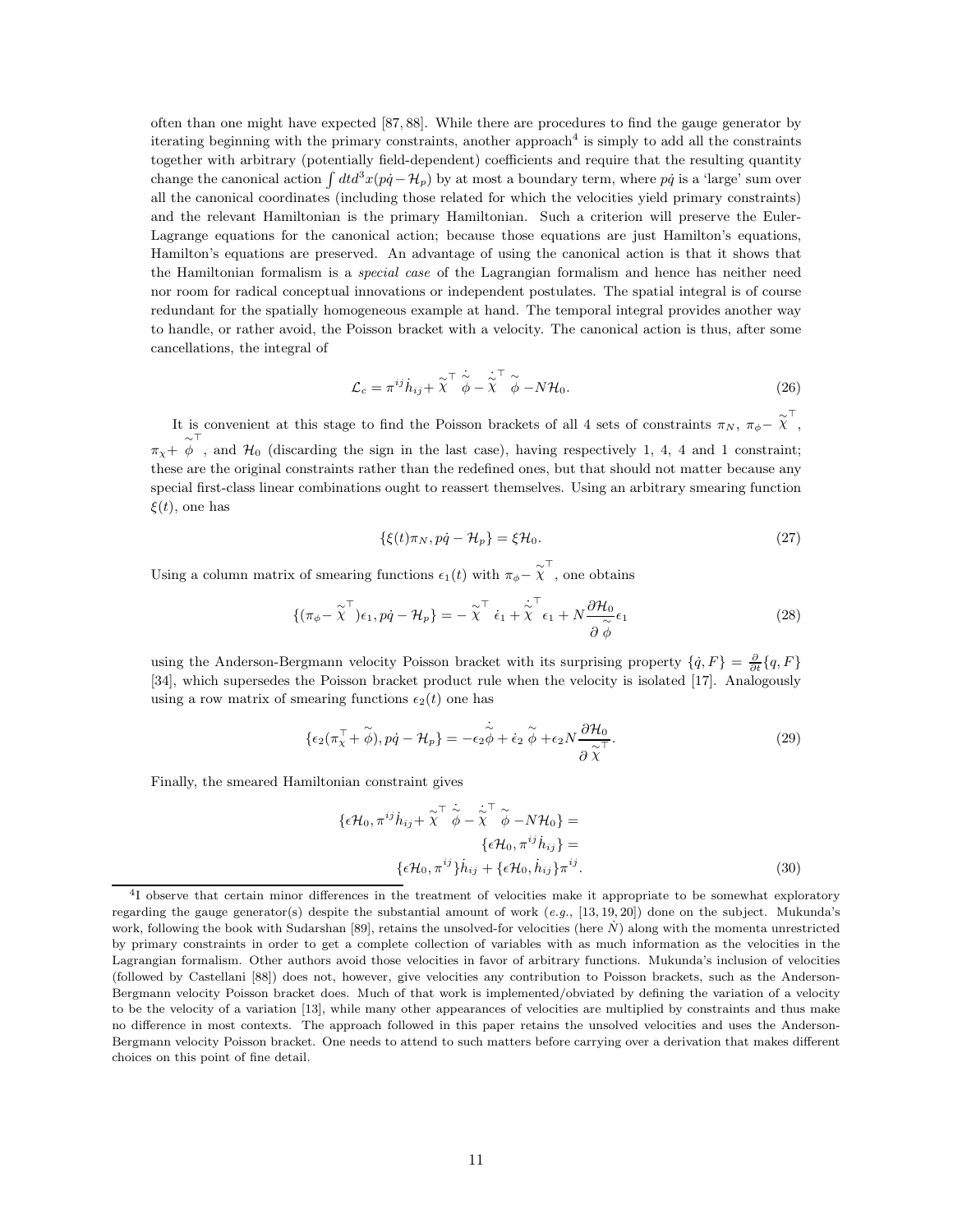One can evaluate this expression either by integrating over time and integrating by parts, or using the Anderson-Bergmann velocity Poisson bracket. Either way, one finds the result<sup>5</sup>

$$
\{\epsilon(t)\mathcal{H}_0, \pi^{ij}\dot{h}_{ij} - N\mathcal{H}_0\} = \epsilon \dot{\mathcal{H}}_0 - \frac{d}{dt}\left(\epsilon \pi^{ij}\frac{\partial \mathcal{H}_0}{\partial \pi^{ij}}\right).
$$
\n(31)

Plausibly the constraints inherited from vacuum GR, namely  $\pi_N$  and  $\mathcal{H}_0$ , contribute to the gauge generator  $G$  in the same way as in GR:

$$
G[\epsilon, \dot{\epsilon}] = \dot{\epsilon}\pi_N + \epsilon \mathcal{H}_0 + \dots,\tag{32}
$$

where the ellipsis stands for possible spinor terms. Checking how just the old terms from GR change the canonical action can provide clues about possible new spinor terms. One has

$$
\{\dot{\epsilon}\pi_N + \epsilon \mathcal{H}_0, \mathcal{L}_c\} = \frac{d}{dt} \left(\epsilon \mathcal{H}_0 - \epsilon \pi^{ij} \frac{\partial \mathcal{H}_0}{\partial \pi^{ij}}\right) - \epsilon \tilde{\chi}^{\top} \frac{\partial \mathcal{H}_0}{\partial \tilde{\chi}} - \epsilon \frac{\partial \mathcal{H}_0}{\partial \tilde{\phi}} \dot{\tilde{\phi}}.
$$
(33)

Thus there are some terms apt for cancellation by mixing in the primary (second-class) constraints from the spinors. We have already seen that  $\mathcal{H}_0$  is not first-class and required contributions from the spinor constraints to give a first-class constraint  $\bar{\mathcal{H}}_0$ .

Adding in the spinor primary constraints with arbitrary phase space-independent coefficients gives

$$
\{\dot{\epsilon}\pi_N + \epsilon \mathcal{H}_0 + (\pi_{\phi} - \tilde{\chi}^{\top})\epsilon_1 + \epsilon_2(\pi_{\chi} + \tilde{\phi}), \mathcal{L}_c\} = \frac{d}{dt}\left(\epsilon \mathcal{H}_0 - \epsilon \pi^{ij}\frac{\partial \mathcal{H}_0}{\partial \pi^{ij}}\right) - \epsilon \tilde{\chi}^{\top} \frac{\partial \mathcal{H}_0}{\partial \tilde{\chi}} - \epsilon \tilde{\phi}^{\top} \frac{\partial \mathcal{H}_0}{\partial \tilde{\phi}} - \epsilon_1 \tilde{\chi}^{\top} + \epsilon_1 \tilde{\chi}^{\top} + N\epsilon_1 \frac{\partial \mathcal{H}_0}{\partial \tilde{\phi}} - \epsilon_2 \tilde{\phi} + \dot{\epsilon}_2 \tilde{\phi} + N\epsilon_2 \frac{\partial \mathcal{H}_0}{\partial \tilde{\chi}}.\tag{34}
$$

Cancelling the unwanted terms requires setting  $\epsilon_1 = \frac{\dot{\tilde{\varphi}}}{N}$  and  $\epsilon_2 = \frac{\dot{\tilde{\varphi}}}{N}$ . Thus one arrives at a change in the canonical Lagrangian that is just a total derivative, thus preserving Hamilton's equations:

$$
\frac{d}{dt}\left(\epsilon \mathcal{H}_0 - \epsilon \pi^{ij}\frac{\partial \mathcal{H}_0}{\partial \pi^{ij}}\right) + \frac{d}{dt}\left[\frac{\epsilon}{N}(\dot{\widetilde{\chi}}^\top \widetilde{\phi} - \widetilde{\chi}\dot{\widetilde{\phi}})\right]
$$
\n(35)

This expression apparently results from the Poisson bracket with the following expression as the gauge generator G:

$$
G = \dot{\epsilon}\pi_N + \epsilon \mathcal{H}_0 + (\pi_{\phi} - \tilde{\chi}^{\top})\frac{\dot{\tilde{\epsilon}\phi}}{N} + \frac{\dot{\tilde{\epsilon}\chi}}{N}(\pi_{\chi} - \tilde{\phi}) =
$$

$$
\dot{\epsilon}\pi_N + \epsilon[\mathcal{H}_0 + (\pi_{\phi} - \tilde{\chi}^{\top})\frac{\dot{\tilde{\phi}}}{N} + \frac{\dot{\tilde{\chi}}}{N}(\pi_{\chi} - \tilde{\phi})].
$$
(36)

Clearly it is peculiar that the gauge generator contains velocities of the canonical variables. This peculiarity is shared by the original Anderson-Bergmann gauge generator for GR [34] and closely related to a matter that Bergmann found deeply problematic until he took Dirac to have resolved it [30, 31, 90–92]. But spinors, especially due to being linear rather than quadratic in derivatives in their field equations, have many peculiarities, so this one might be tolerable. One would want to reflect on how this result bears on the quest for gauge transformations that are projectable to phase space in the sense of lacking velocities of the lapse, shift vector, electrostatic scalar potential and its Yang-Mills analogs, *etc.* [93]. The alternative gauge generator  $\bar{G}$  found below is more suited to phase space.

There is a gap, however, in this derivation: initially the smearing functions were all assumed to be independent of the phase space quantities, but ultimately the smearing functions were made to depend on phase space variables after all. So one must revisit the derivation using the final forms  $\epsilon_1 = \frac{\dot{\epsilon}\phi}{N}$  and  $\epsilon_2 = \frac{\epsilon \chi}{N}$ , which have some nonzero Poisson brackets. Fortunately the only nonzero brackets are with

 ${}^{5}$ Previously I used a partial time derivative notation [16], as did Anderson and Bergmann [34]. But looking at what the Anderson-Bergmann Poisson bracket (alas, still poorly understood it seems) needs to mean to give correct answers rather than nonsense, a total derivative, recognizing both explicit time dependence through  $\epsilon$  and implicit time dependence through phase space variables, is needed.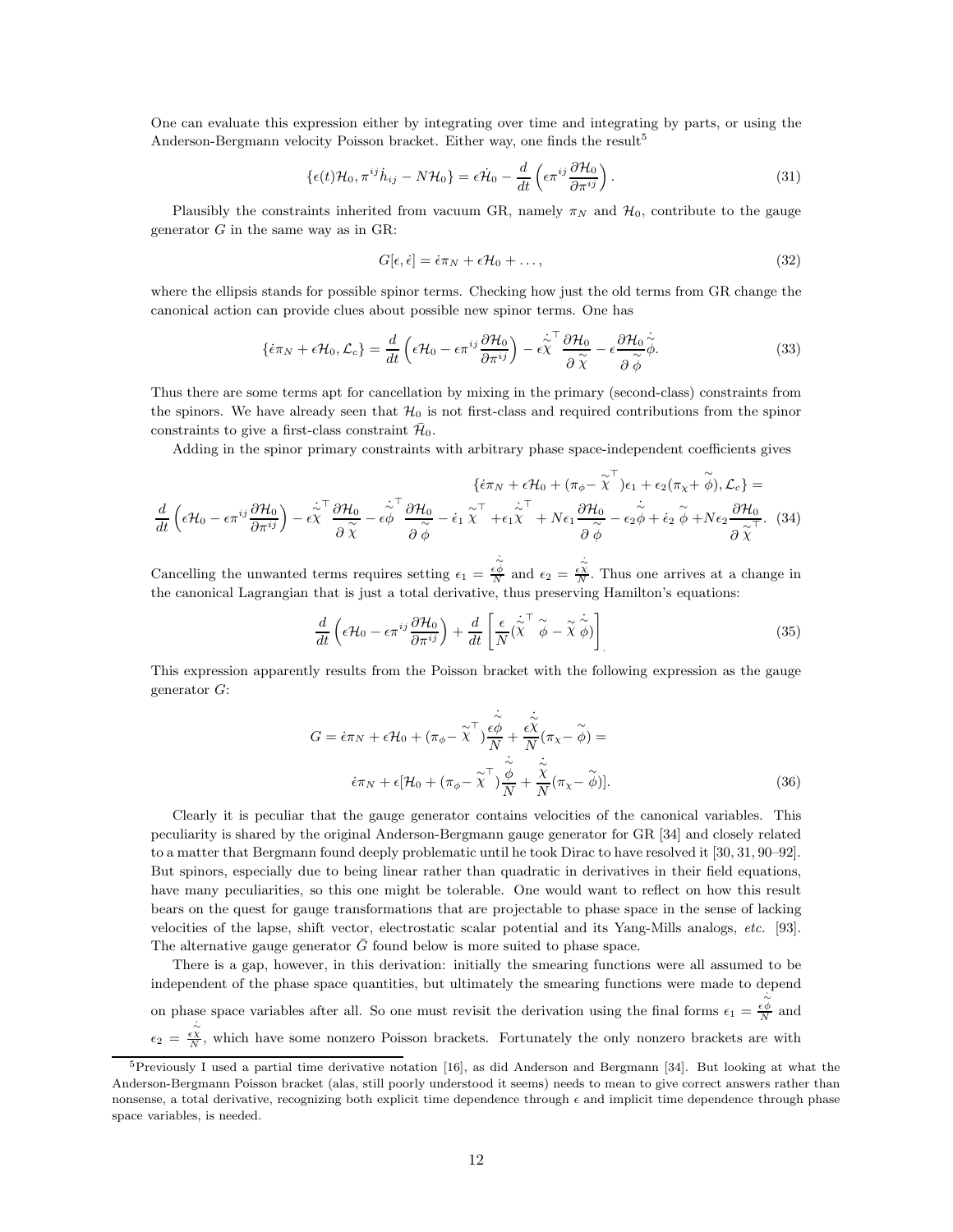the canonical momenta associated with the lapse and the spinors, canonical momenta that in fact are absent from the canonical action. Hence the extra terms vanish after all. Thus the candidate for the gauge generator  $G$  is vindicated: its Poisson bracket with the canonical Lagrangian really does change the canonical Lagrangian by only a total derivative, thus preserving the Euler-Lagrange equations, that is, Hamilton's equations. The arbitrary (nonvanishing) function  $\epsilon(t)$  describes infinitesimal coordinate transformations for solutions of the spatially homogenized Einstein-Dirac equations.

# 6 Role of Second-Class Constraints in Gauge Generator G?

This example might be a useful one to examine in the context of the 1990s controversy about what role second-class constraints might play in the gauge generator. One strategy, suggested by Castellani in the 1980s, is simply to eliminate second-class constraints using Dirac brackets.

Notice that the whole game is insensitive to the presence of second-class constraints. Their effect is really to reduce the phase-space of the theory, not to generate any symmetry. In any case, they can be eliminated by using Dirac brackets [1]. [88]

Supposing that we do not employ Castellani's proposal for the moment, the question returns: what role, if any, do second-class constraints play in the gauge generator  $G$  in "mixed" systems, those with both first-class and second-class constraints? Sugano and Kimura

 $\ldots$  propose a method to construct the generator  $G$  of the infinitesimal gauge transformation leaving the action  $S = \int dt L(q, \dot{q}, t)$  (3.1)

quasi-invariant. G for special Lagrangians was first obtained by Anderson and Bergmann. For the dynamical system having FCC's alone, G can be given by a linear combination of the FCC's (Refs. 3, 4, 8, and 9). For the system containing FCC's and SCC's, we can also analogously construct  $G$ , though the method is rather complicated. In such a case,  $G$  turns out in general to be a linear combination of the FCC's and SCC's. [94]

Our experience with the spinor example in this paper seems to align nicely with this description. In particular instances some simplification is possible. "If the first-class constraints and the Hamiltonian are in involution, the generator of pure gauge transformations can be obtained using only the first-class constraints." [94]

But Chitaia *et al.* deny that second-class constraints ever play a role.

In papers [4-9] it is queried, and in Refs. [17-19] it is even asserted that second-class constraints also contribute to a generator of gauge transformations which become global in the absence of first-class constraints [17]. The generalized Hamiltonian dynamics of systems with constraints of first and second class has been studied relatively weakly up to now. [95]

One should be able to decide the matter by calculation.

To elucidate the role of second-class constraints in local-symmetry transformations, we consider first- and second-class constraints on the same basis in the hypothetical generator of these transformations. We prove that the second-class constraints do not contribute to the localsymmetry transformation law and, thus, the transformation generator is a linear combination of only the first-class constraints. [95]

Commendably they employ physically interesting examples including Chern-Simons theory and spinor electrodynamics. Having noted the relevance of the spatially homogenized Einstein-Dirac system for this debate, I leave further study of it for another time.

What if we try to take Castellani's advice and use the Dirac brackets to eliminate the second-class constraints? Let us conjecture that the resulting gauge generator  $G$  will be built out of the first-class constraints from the redefined set in the same way that the gauge generator for vacuum GR:

$$
\bar{G} = \epsilon \bar{\mathcal{H}}_0 + \dot{\epsilon} \pi_N. \tag{37}
$$

With the second-class constraints taken as identities, the new terms in  $\bar{\mathcal{H}}$  disappear, while  $\tilde{\chi}^{\top}$  is now canonically conjugate to  $\stackrel{\sim}{\phi}$  up to a factor of 2. Let the resulting expression for the Hamiltonian constraint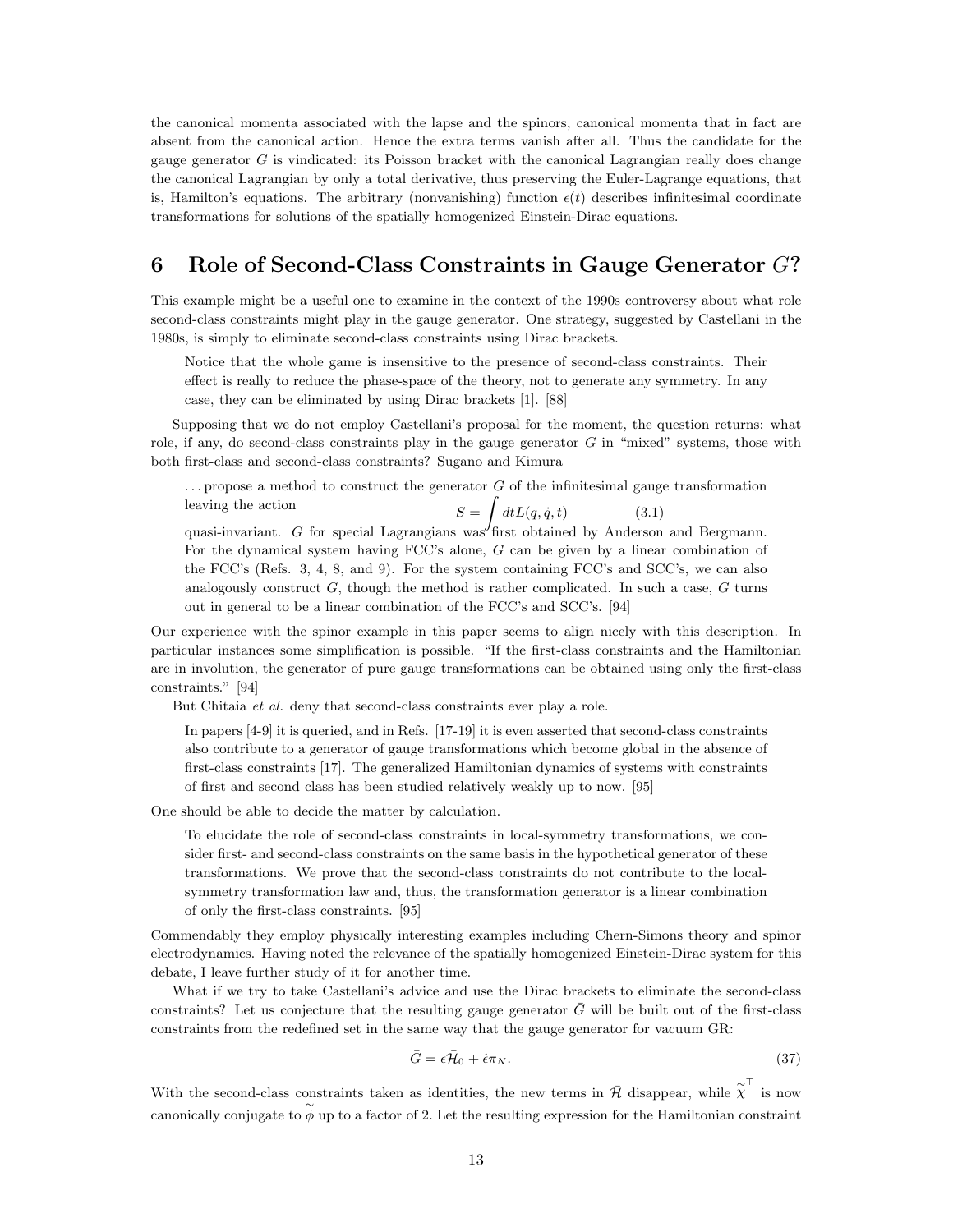be called  $\mathcal{H}_0$ , where the | indicates that one identifies  $\chi^{\pm}$  and  $\pi_{\phi}$ . Let us ascertain what this new candidate gauge generator  $\bar{G}$  does to the canonical Lagrangian:

$$
\{\bar{G}, \mathcal{L}_c\}^* = \frac{d}{dt} \left( \epsilon \mathcal{H}_0 | -\epsilon \pi^{ij} \frac{\partial \mathcal{H}_0 |}{\partial \pi^{ij}} - \frac{\epsilon}{2} \tilde{\phi} \frac{\partial \mathcal{H}_0 |}{\partial \tilde{\phi}} - \frac{\epsilon}{2} \pi_\phi \frac{\partial \mathcal{H}_0 |}{\partial \pi_\phi} \right) \tag{38}
$$

where use has been made of the Anderson-Bergmann velocity Poisson bracket and also of the Dirac bracket  $\{\phi^{\checkmark}, \pi_\phi\}^* = \frac{1}{2}I_{4\times4}$ . As usual, the key point is that the resulting expression is a total derivative. Thus Castellani's briefly suggested procedure has worked: eliminating the second-class constraints using Dirac brackets has yielded a gauge generator  $\bar{G}$  composed entirely of first-class constraints and taking the same form as in vacuum GR. If one wants gauge transformations to be projectable to phase space, that is, to lack velocities that cannot be replaced by canonical momenta, then one is further pleased that this gauge generator  $\bar{G}$  lacks velocities: the velocities were in the coefficients of the second-class primary spinor constraints, terms which disappeared when those constraints were taken as identities. Thus at least in this case one can make changes of time coordinate much more phase space-friendly by eliminating the second-class constraints.

#### 7 Change in Einstein-Dirac Theory

In the literature on exact solutions of Einstein's equations [96, p. 275] one calls a solution "stationary" if (and where-when) has a time-like Killing vector field. A Killing vector field is a vector field such that the Lie derivative of the metric vanishes. In that case one can adapt coordinates to that vector field so that the metric is independent of the coordinate x for which the Killing vector field  $\xi^{\mu}$  is  $\frac{\partial}{\partial x}$  [96, p. 99]. If the Killing vector field is time-like, then it is plausible to use that coordinate as time. Hence stationarity means that there exists a time coordinate such that the metric is independent of it. While one can introduce apparent time-dependence by using some other time coordinate that wiggles in comparison to this one, the time-like Killing vector field shows that such apparent time dependence is phony. Hence "stationary" and "unchanging" are synonyms for vacuum GR, when the metric is the only thing that exists and hence the only possible locus of change. Thus an earlier paper spoke of change from the lack of a time-like Killing vector field, deploying in a Hamiltonian context standard conceptions from the exact solutions literature [16]. For a spatially homogeneous theory, one still has the freedom to bunch up or spread out the slices relative to physical (proper) time: reparametrization invariance. That paper went on to consider the introduction of a real scalar field for matter, an example that, having no additional gauge freedom, adds no conceptual complications in the way that, say, Maxwell's electromagnetism does.

As discussed above, whereas the typical orthonormal tetrad formalism for the Einstein-Dirac equation introduces additional gauge freedom and thus adds conceptual complications regarding symmetries [97], eliminating that gauge freedom using a nonlinear group realization formalism removes those complications. That is true whether one uses the symmetric tetrad condition developed by Ogievetsky and Polubarinov consciously into an alternative formalism, or one uses the Schwinger time gauge to fix the local boosts and the Kibble-Deser symmetric triad condition to fix the local rotations.

In the case of spatial homogeneity considered in this paper, in which the shift vector plays no role and hence may be taken to vanish, those two nonlinear group realizations coincide. Consequently one may borrow results from one to the other. The Lie derivative of a spinor has been defined using the symmetric tetrad [44]. It involves a new term that vanishes when the metric tensor commutes (as a matrix) with the symmetric part of the gradient of the vector field describing the coordinate transformation. For the example at hand, only the time component of that vector field is nonzero and it depends only on time, making the gradient of the descriptor vector field have only a 00 component. The vanishing shift vector implies that the metric has no time-space components, so only the time-time component contributes. Consequently the metric and the symmetrized gradient of the transformation *do* commute, annihilating the extra term. Thus in our example the Lie derivative of the spinor is just the Lie derivative of a scalar. That result harmonizes with the gauge generator G's acting on the spinor fields just as it would on a scalar, as shown above.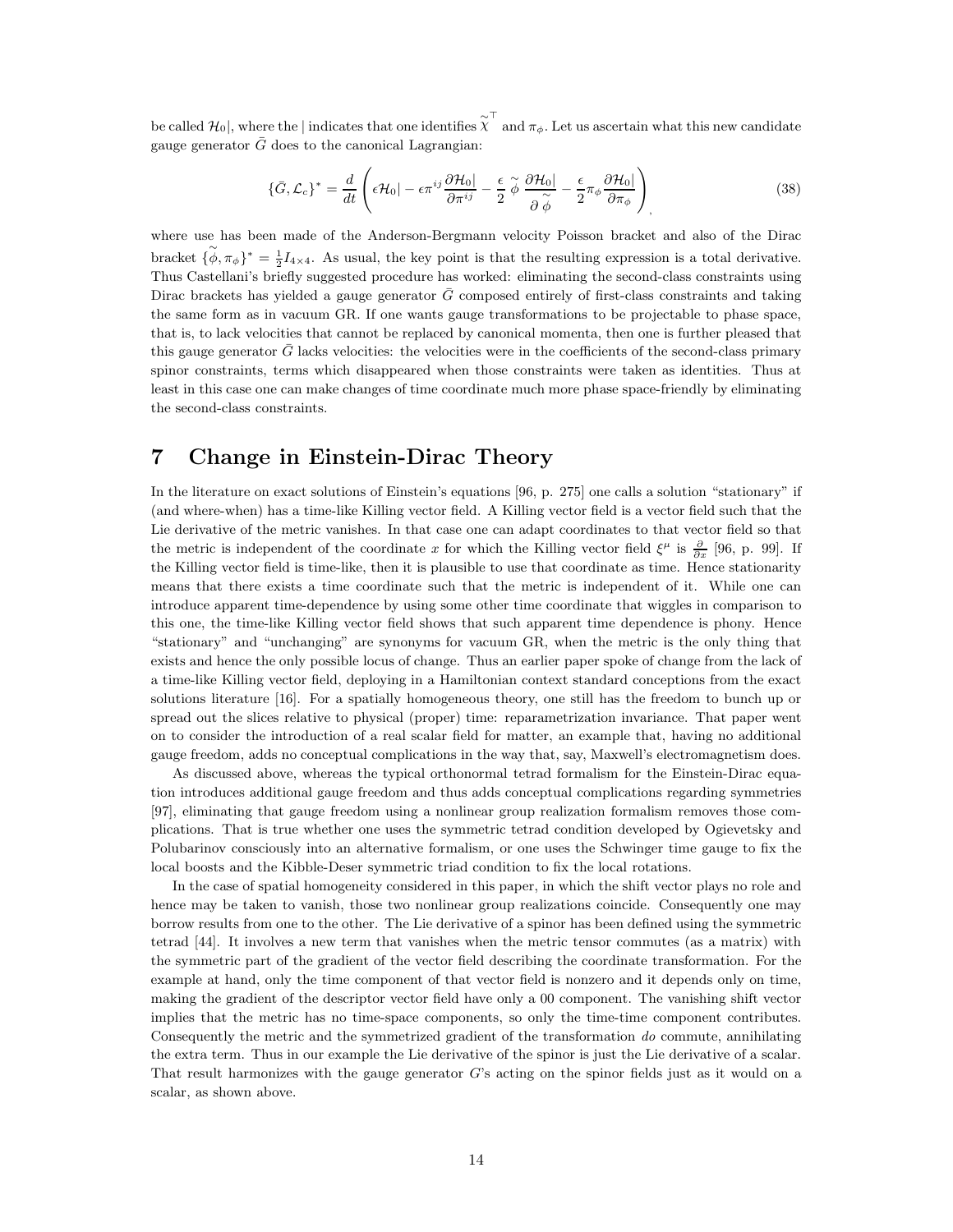How, if at all, can one generalize the vacuum GR definition of change as the lack of a time-like Killing vector field? In the Einstein-Dirac system, real change, that is, ineliminable time dependence, could appear in the metric, in the spinor, in both, or just maybe in the relation between the two (supposing that one could eliminate change from the metric in one coordinate system and from the spinor in a different coordinate system, but there was no coordinate system eliminating change from both the metric and the spinor). It turns out to be easier to define the absence of change, and then to define change as its negation. For there to be no change, it suffices that there exist a vector field such that the Lie derivative of the pair  $\langle g_{\mu\nu}, \psi \rangle$  vanishes. This pair very nearly comprises a nonlinear geometric object [16] in the classical sense [98–101] of a set of components and a transformation law. For nonlinear geometric objects, the Lie derivative is not itself a geometric object in general, but the Lie derivative along with the object itself *is* a geometric object. The pair  $\langle g_{\mu\nu}, \psi \rangle$  is not quite a geometric object due to spinor double-valuedness and due to the inadmissibility of coordinate systems that give negative eigenvalues to the matrix  $g_{\mu\nu}\eta^{\nu\rho}$  (where  $\eta^{\nu\rho} = diag(-1, 1, 1, 1)$ ) [46, 53, 102, 103], but neither limitation is relevant to transformations near the identity, which the Lie derivative uses. Hence  $\langle g_{\mu\nu}, \psi \rangle$ is close enough to a nonlinear geometric object, and  $\langle g_{\mu\nu}, \psi, \pounds_{\xi} g_{\mu\nu}, \pounds_{\xi} \psi \rangle$  is close enough to a nonlinear geometric object as well. It is unusual, however, in that it has a part that is itself a geometric object, indeed a linear geometric object, namely the metric (or some equivalent entity or, if one strips away unnecessary elements, the conformal part of the metric); the Lie derivative of the metric is also a linear geometric by itself. Importantly for present purposes, the transformation rule for this 4-piece spinorial almost-geometric object is strictly linear in the spinor field, making 0 spinor an invariant notion.

One can in fact define change for GR with any matter fields that have no gauge 'group' besides spatio-temporal coordinate transformations. For convenience I restrict matter fields to those having coordinate transformations depending only on the first derivatives of the coordinates:  $\frac{\partial x^{\mu'}}{\partial x^{\alpha}}$  but not  $x^{\mu}$  or  $\frac{\partial^2 x^{\mu'}}{\partial x^{\alpha} \partial x^{\beta}}$ . This assumption includes almost every physically interesting theory; even many theories with an independent connection (hence with second derivatives in the transformation law) can be reformulated using the difference between that independent connection and the Levi-Civita connection, which is a tensor. Hence though the assumption could be lifted in Tashiro's formalism, it is not very restrictive and leads to considerable simplification. I hope to include internal gauge groups on another occasion; but this paper shows that spinors can be treated already due to the nonlinear formalism.

Following Tashiro [100], one can define the Lie derivative for the complex  $\Omega^{\mathcal{A}}$ , which I will specialize as  $\langle g_{\alpha\beta}, \psi \rangle$  on occasion. (Whereas spinors were treated as column matrices  $(\phi \text{ and } \tilde{\chi})$  or row matrices above, now they are subsumed into index notation for the purpose of differential geometry.) This argument works for any collection of tensors, tensor densities, or whatever else has a transformation rule involving at most the first derivative of the coordinates (and not involving the coordinates themselves) that has no additional gauge freedom—which even includes spinors if one uses a nonlinear group realization formalism. (In fact the restriction to avoiding second derivatives in the transformation rule is not necessary, but it covers most interesting cases and streamlines the exposition.)  $\Omega^A$  is a (potentially) nonlinear geometric object, or at least behaves like one for coordinate transformations that are not too large (such as swapping t and x or rotating by  $2\pi$ , for example). Gathering all the fields into an ordered n-tuple  $\Omega^{\mathcal{A}}$ , under a coordinate transformation one has

$$
\Omega^{\mathcal{A}\'} = F^{\mathcal{A}}\left(\Omega^{\mathcal{M}}, \frac{\partial x^{\mu\prime}}{\partial x^{\nu}}\right) = \langle g_{\mu\nu} \frac{\partial x^{\mu}}{\partial x^{\alpha\prime}} \frac{\partial x^{\nu}}{\partial x^{\beta\prime}}, F_{M}^{\mathcal{A}}\left(\frac{\partial x^{\mu\prime}}{\partial x^{\alpha}}, g_{\alpha\beta}\right) \psi^{M} \rangle. \tag{39}
$$

 $F_M^A$  of course includes  $\gamma^A$  matrices, but these, being numerical, do not need to be listed explicitly. The Lie derivative is defined involving a term differentiating  $F^{\mathcal{A}}$  with respect to  $\frac{\partial x^{\mu\prime}}{\partial x^{\alpha}}$ :

$$
F_{\lambda}^{\mathcal{A}\nu} = \frac{\partial F^{\mathcal{A}}}{\partial \frac{\partial x^{\lambda\prime}}{\partial x^{\nu}}} \middle| \frac{\partial x^{\lambda\prime}}{\partial x^{\nu}} \to \delta_{\nu}^{\lambda}.
$$
 (40)

The Lie derivative is then

$$
\pounds_{\xi}\Omega^{\mathcal{A}} = \xi^{\lambda}\Omega^{\mathcal{A}}, \lambda - \xi^{\lambda}, \nu F_{\lambda}^{\mathcal{A}\nu}(\Omega). \tag{41}
$$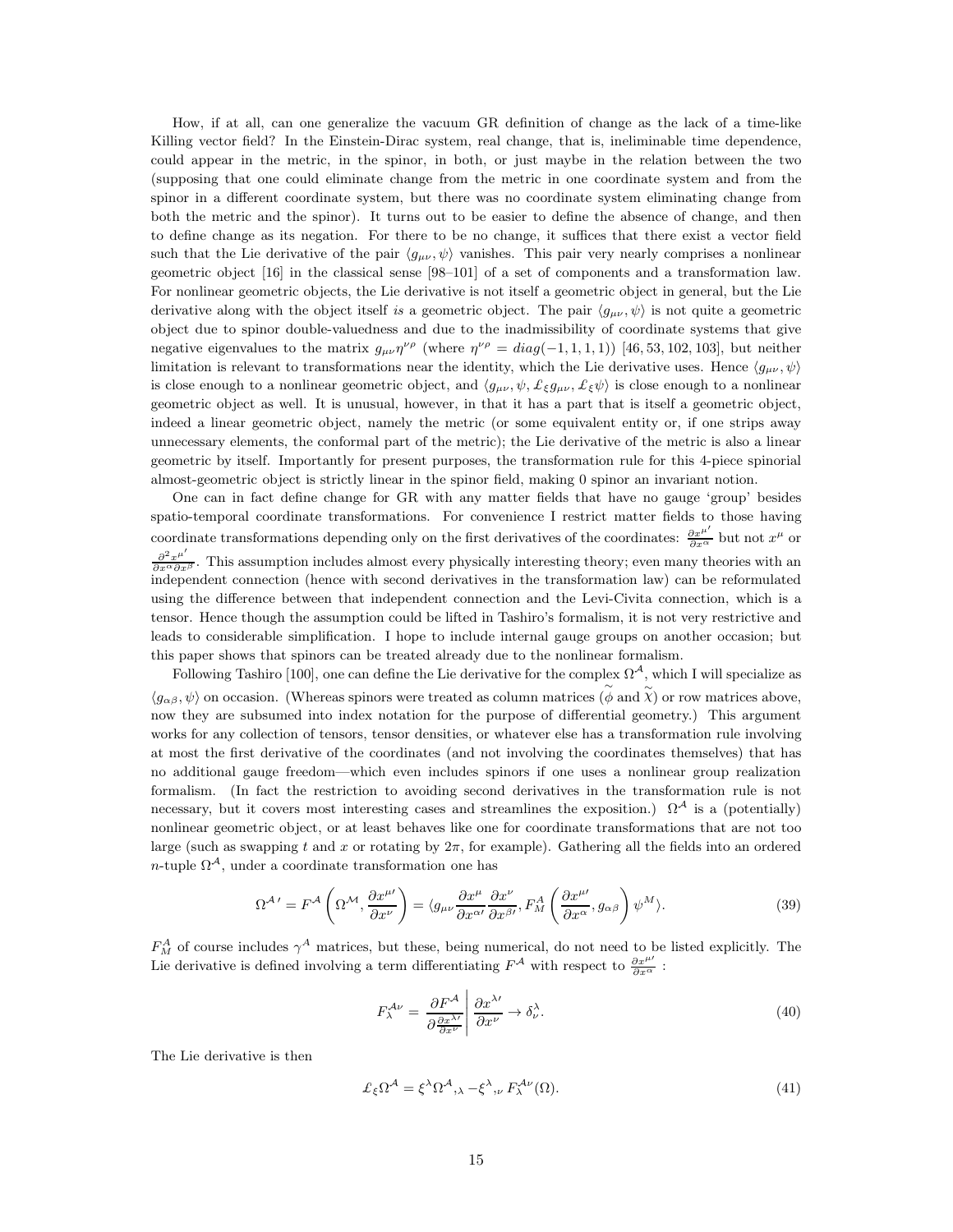It is straightforward to show that this formula, a special case of Tashiro's, gives the usual formulas for vectors, covectors, tensors, *etc.* The Lie derivative has the coordinate transformation rule

$$
\mathcal{L}_{\xi}\Omega^{\mathcal{A}} = \frac{\partial F^{\mathcal{A}\prime}}{\partial \Omega^{\mathcal{B}}} \mathcal{L}_{\xi}\Omega^{\mathcal{B}}.
$$
\n(42)

For a strictly linear or affine (linear inhomogeneous) geometric object, the Lie derivative itself is a geometric object, one of the same type as  $\Omega^A$  or in some cases a bit nicer (such as strictly linear instead of affine). Applying this technology to  $\Omega^A = \langle g_{\alpha\beta}, \psi \rangle$ , one finds that the Lie derivative includes two pieces, the Lie derivative of the metric (which is a rank 2 covariant tensor as usual) and the Lie derivative of the spinor, which is not a geometric object; it does not even have the same transformation properties as the spinor  $\psi$ . The transformation rule of the Lie derivative of the spinor field involves both that Lie derivative itself *and* the Lie derivative of the metric (or, if one is more frugal and judicious in choosing density weights, the Lie derivative of the conformal part of the metric [46, 103], making conformal/Weyl invariance manifest by omitting any volume element). This fact explains the common belief that the Lie derivative of a spinor only makes sense for Killing vectors [47] or for conformal Killing vectors [48, p. 101]: the transformed Lie derivative of the spinor is only proportional to the original Lie derivative of the spinor when the Lie derivative of the (conformal part of the) metric vanishes.

One is now in a position to define change for physical theories including any number of fields with coordinate transformation rules involving only first derivatives (of the coordinates with respect to other coordinates) and no additional gauge freedom. There is *no change* just in case there exists a time-like<sup>6</sup> vector field  $\xi^{\mu}$  such that  $\mathcal{L}_{\xi}\Omega^{\mathcal{A}}=0$ . Assuming that  $\Omega^{\mathcal{A}}$  contains a space-time metric, this condition is logically stronger than being a Killing vector field, because the field needs to be 'Killing' (so to speak) for all the other fields as well. Given that  $\langle \Omega^{\mathcal{A}}, \pounds_{\xi} \Omega^{\mathcal{A}} \rangle$  has the transformation rule shown above,  $\pounds_{\xi} \Omega^{\mathcal{A}} = 0$ is a coordinate-invariant condition. Given that this condition holds in any coordinate system, it holds in particular in a coordinate system in which in a neighborhood  $\xi^{\mu} = (1, 0, 0, 0)$ . Such a coordinate system exists locally for *any* (sufficiently smooth...) vector field [104]; if the coordinate is time-like relative to a metric, then it is reasonable to call that coordinate "time." In such a coordinate system  $\mathcal{L}_{\xi}\Omega^{\mathcal{A}} = \dot{\Omega}^{\mathcal{A}} = 0$ . Hence the existence of this stronger-than-Killing vector field  $\xi^{\mu}$  implies that there exists a coordinate system in which  $\Omega^A$  is independent of the coordinate adapted to  $\xi^{\mu}$  and *vice versa*. The existence of such a vector field that is also time-like is thus the criterion for the absence of change. Consequently change is the non-existence of a time-like stronger-than-Killing vector field such that  $\mathcal{L}_{\xi}\Omega^{\mathcal{A}}=0$ . This definition works for quite a variety of physical theories, albeit excluding Maxwell's electromagnetism and Yang-Mills due to their internal gauge groups. For electromagnetism, it might be satisfactory to use  $F_{\mu\nu}$ and avoid addressing the gauge freedom, but this option would not work with local fields for Yang-Mills. Using nonlinear group realizations, however, spinor fields *are* included in the collection of theories with no additional internal gauge symmetry. Thus one can understands change in the Einstein-Dirac system already.

## 8 Change from G in Spatially Homogeneous Einstein-Dirac

Dropping all dependence on space once more, one can calculate what the gauge generator  $G$  generates when acting on the various quantities in phase space. One finds the following, feeling free to use Hamiltonian equations of motion as needed ("on shell") in some cases:

$$
\{G, \widetilde{\phi}\} = -\frac{\dot{\widetilde{\phi}}}{N},
$$

$$
\{G, \widetilde{\chi}^{\top}\} = -\frac{\dot{\widetilde{\phi}}}{N},
$$

$$
\{G, \widetilde{\chi}^{\top}\} = -\frac{\dot{\widetilde{\phi}}}{N},
$$

$$
\{G, \pi_{\phi}\} = \epsilon \frac{\partial \mathcal{H}_{0}}{\partial \widetilde{\phi}} + \frac{\dot{\widetilde{\phi}}^{\top}}{N} = -\frac{\epsilon \dot{\pi}_{\phi}}{N} \quad (on \ shell),
$$

<sup>6</sup> If a theory either lacks the resources to call a vector field time-like or yields an ambiguous verdict due to a multiplicity of such resources (such as having two metrics that are not conformally related) that are considered equally relevant, then change is either meaningless or ambiguous, respectively; that is no flaw in the definition.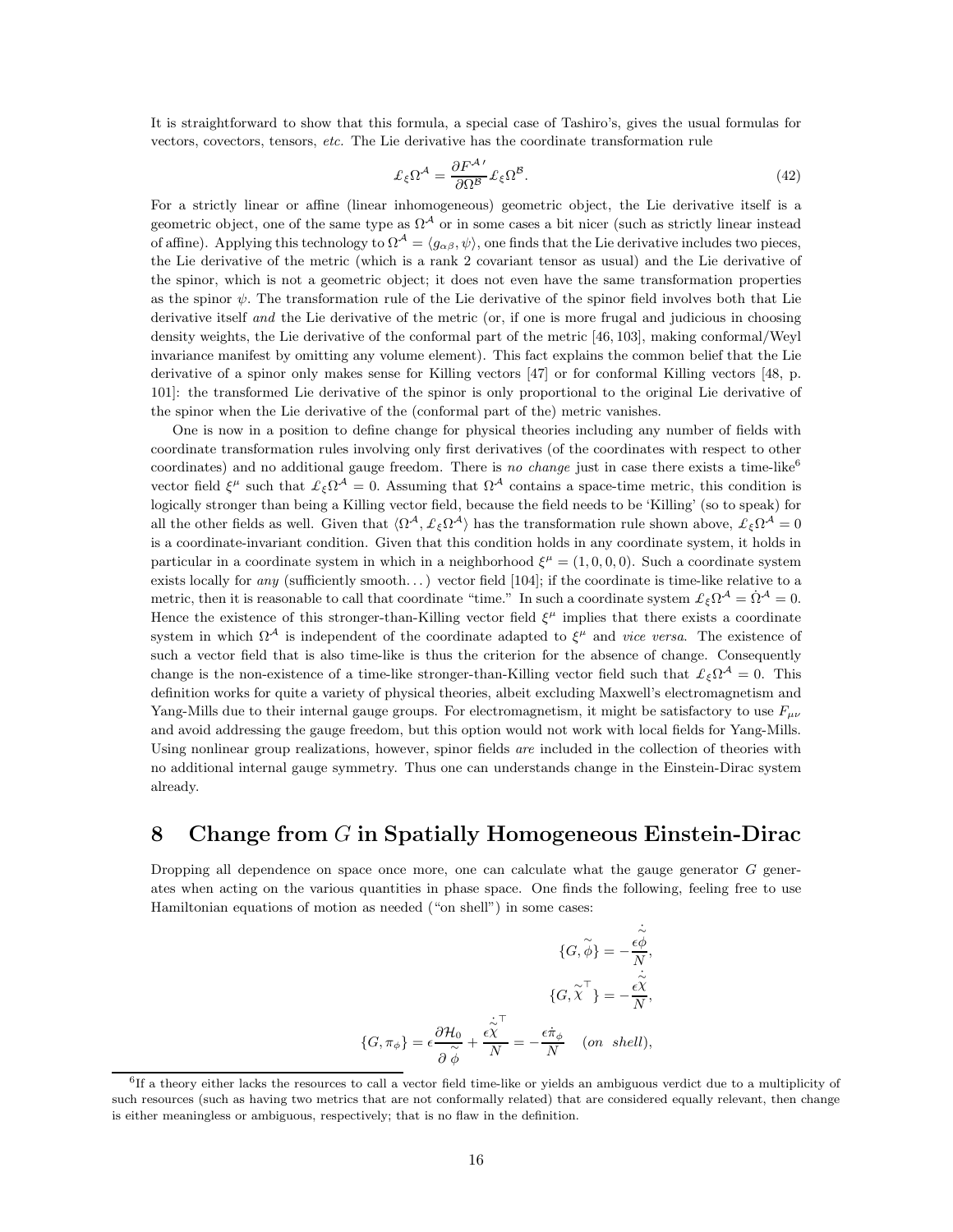$$
\{G, \pi_{\chi}\} = \epsilon \frac{\partial \mathcal{H}_0}{\partial \phi} - \frac{\dot{\epsilon} \dot{\phi}}{N} = -\frac{\epsilon \dot{\pi}_{\chi}}{N} \quad (on \ shell),
$$
  

$$
\{G, h_{ij}\} = \frac{\epsilon}{N} \{ \mathcal{H}_p, h_{ij} \} = -\frac{\epsilon}{N} \dot{h}_{ij} \quad (on \ shell),
$$
  

$$
\{G, \pi^{ij}\} = \frac{\epsilon}{N} \{ \mathcal{H}_p, \pi^{ij}\} = -\frac{\epsilon}{N} \dot{\pi}^{ij} \quad (on \ shell),
$$
  

$$
\{G, N\} = \{ \dot{\epsilon} \pi_N, N \} = -\dot{\epsilon},
$$
  

$$
\{G, \pi_N\} = -(\pi_{\phi} - \tilde{\chi}^{\top}) \frac{\epsilon}{N^2} \dot{\phi} - \dot{\tilde{\chi}} \frac{\epsilon}{N^2} (\pi_{\chi} + \tilde{\phi}) = 0 \quad (on \ shell).
$$
 (43)

These results look promising in terms of equivalence (for solutions) to the 4-dimensional Lie derivative, which arises from infinitesimal coordinate transformations. One can calculate that

$$
\delta^\mu_0\delta^\nu_0\pounds_\xi g_{\mu\nu}=-2N\epsilon,_0\,,
$$

showing agreement when one recalls that  $g_{00} = -N^2$  (in the absence of the shift vector) and that  $\epsilon = -n_{\mu}\xi^{\mu} = N\xi^{0}$ . One can also see that

$$
\delta_i^{\mu} \delta_j^{\nu} \mathcal{L}_{\xi} g_{\mu\nu} = \dot{h}_{ij}.
$$

Hence G changes the space-time metric in accord with the Lie derivative for solutions. Above it was found that the Ogievetsky-Polubarinov Lie derivative of a spinor is exactly the Lie derivative required for the spatially homogeneous toy theory and that the Lie derivative of the spinor takes the same form as the Lie derivative of a scalar. As we have just seen,  $G$  also generates a change of the spinors in the same form as on scalar. (One should not confuse the *spatial* density weight  $\frac{1}{2}$  of the spinors with their transformation properties under change of time coordinate, a largely separate one-dimensional tensor calculus.) Hence the gauge generator G generates changes of the phase space variables that are equivalent to temporal coordinate transformations for solutions in the toy theory.

#### 9 Observables in Einstein-Dirac Theory

If one imposes the condition of vanishing Poisson bracket with  $G$ , that is a condition not of appropriate behavior under a gauge transformation or of being an observable, but of being stationary, changeless, having a time-like stronger-than-Killing vector field. Hence the reason that change has been missing in Hamiltonian GR is that a condition of changelessness has been imposed and mistaken for a condition of appropriate behavior for an observable. But observables should be only covariant, not invariant, under coordinate transformations, in the sense of changing by a Lie derivative that has a group property, not of having vanishing Lie derivative [16, 17]. The condition of vanishing Lie derivative (or *a forterioi* vanishing Poisson bracket with all 8 first-class constraints involved in the spatial and temporal gauge generators [88]) requires that observables be the same at different space-time points with the same coordinate value in different coordinate systems, akin to 1a.m. standard time *vs.* 1 a.m. daylight savings time, a condition that obviously implies changelessness and has nothing to do with observability. Given some of the roots of Bergmann's concept of observables, one should not expect a close connection between them and observables in the ordinary sense of phenomena that can be observed, Kiefer has noted [105, pp. 105, 143].

Using the principle that equivalent theories (or theory formulations) should have equivalent observables, I argued that observables in GR should be invariant under internal gauge symmetries (which is not novel) but only covariant under coordinate transformations, so observables are basically geometric objects, or tensor calculus all over again, such as  $g_{\mu\nu}$  and its concomitants [17, 35, 39]. The nonlinear group realization formalism comes very close to including spinors as part of a geometric object along with the metric (or its conformal part). Does it follow the spinors are observables or rather that  $\langle g_{\mu\nu}, \psi \rangle$ is an observable? That cannot be true for the usual reason from particle physics: spinors change sign under a rotation by  $2\pi$ . Nothing observable (in the ordinary sense) would do that. Hence the particle physics qualification on observing spinors will of course apply in Hamiltonian GR: observables should instead be suitable bilinear expressions in the spinor(s), expressions which are unchanged under rotation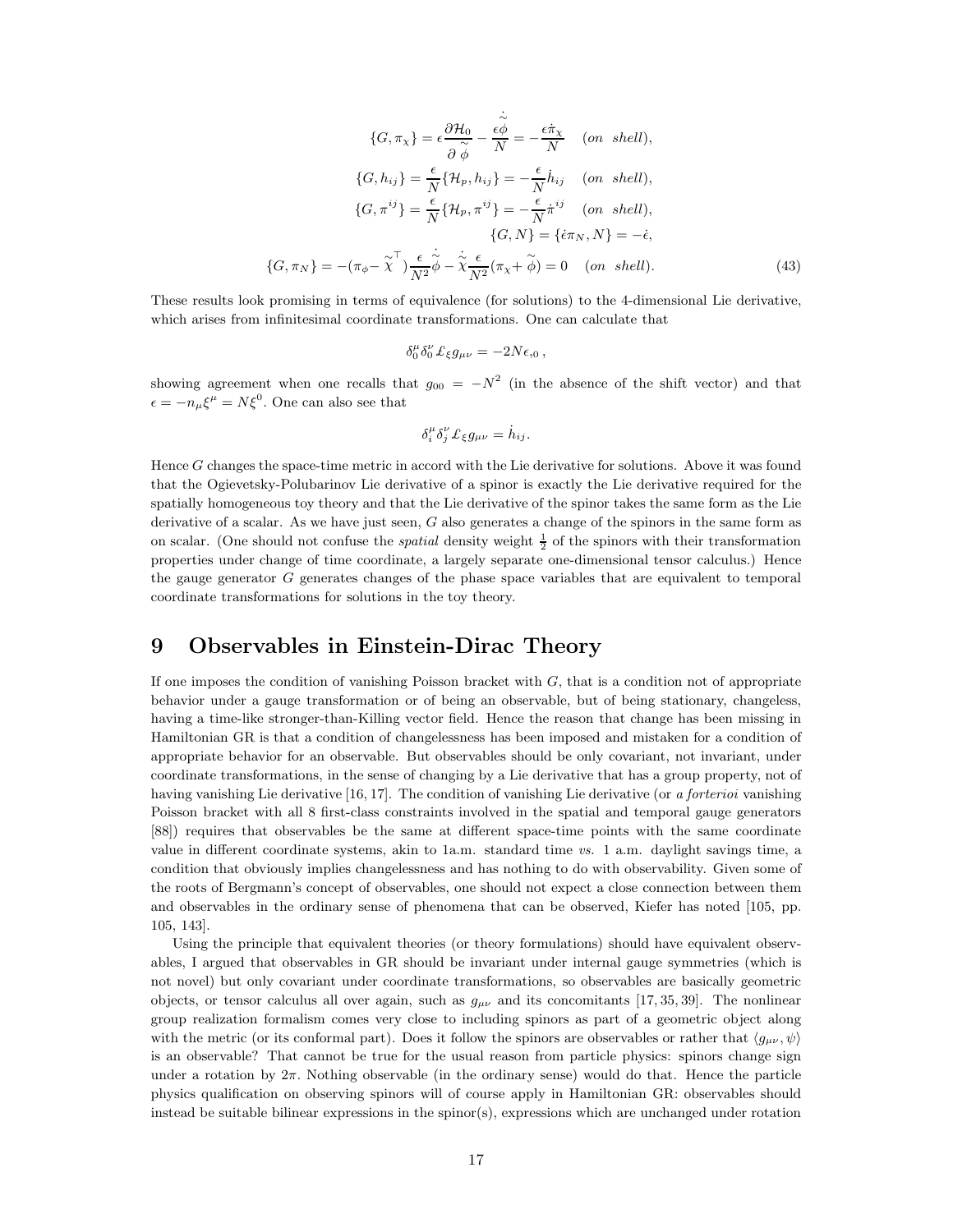by 2π. Ogievetsky and Polubarinov exhibit various bilinear expressions in the symmetric tetrad nonlinear group realization formalism [44]. In this present paper's toy theory with vanishing shift and no spatial dependence, that formalism is the same as the one using the Schwinger time gauge and the Kibble-Deser symmetric triad, conditions that one might reasonably regard as the Arnowitt-Deser-Misner split of the symmetric square root of the metric.

### 10 Conclusion

Using a nonlinear realization of the 'group' (roughly speaking) of space-time coordinate transformations, one can express the Einstein-Dirac equation with spinors almost fitting into the realm of classical geometrical objects, thus having a classical Lie derivative along any vector field with no extra gauge group. Such a formulation is here simplified by the imposition of the simplest form of spatial homogeneity in order to focus attention on changes of time coordinate, a matter often neglected in Hamiltonian formalisms. A gauge generator (or two) for change of time coordinate that changes the canonical Lagrangian by at most a total derivative, thus preserving the Euler-Lagrange (Hamiltonian) equations was found. Change was found to be the absence of a stronger-than-Killing vector for which the Lie derivative of the metric and of the spinor together vanishes. For observables one expects spinor fields to require bilinearity to avoid a change of sign under  $2\pi$  rotations. At least apart from quantization, change is not missing or paradoxical in GR even with (commuting) spinorial matter.

### 11 Acknowledgments

This work was supported by the National Science Foundation (USA) Science, Technology and Society grant #1734402 with Claus Kiefer and Jeremy Butterfield.

#### References

- [1] James L. Anderson. Absolute change in general relativity. In *Recent Developments in General Relativity*, pages 121–126. Pergamon and PWN, Oxford and Warsaw, 1962.
- [2] C. J. Isham. Canonical quantum gravity and the problem of time. In L. A. Ibort and M. A. Rodríguez, editors, *Integrable Systems, Quantum Groups, and Quantum Field Theories*, pages 157–287. Kluwer, Dordrecht, 1993. Lectures presented at the NATO Advanced Study Institute "Recent Problems in Mathematical Physics," Salamanca, June 15-27, 1992; gr-qc/9210011.
- [3] Gordon Belot and John Earman. Pre-Socratic quantum gravity. In Craig Callender and Nick Huggett, editors, *Philosophy Meets Physics at the Planck Scale*, pages 213–255. Cambridge University Press, Cambridge, 2001.
- [4] John Earman. Thoroughly modern McTaggart: Or, What McTaggart would have said if he had read the General Theory of Relativity. *Philosophers' Imprint*, 2(3), 2002. http://www.philosophersimprint.org/.
- [5] Dean Rickles. Time and structure in canonical gravity. In Dean Rickles, Steven French, and Juha Saatsi, editors, *Structural Foundations of Quantum Gravity*, pages 152–195. Clarendon Press, Oxford, 2006.
- [6] Nick Huggett, Tiziana Vistarini, and Christian W¨uthrich. Time in quantum gravity. In Adrian Bardon and Heather Dyke, editors, *The Blackwell Companion to the Philosophy of Time*, pages 242– 261. Blackwell, Chichester, 2013.
- [7] James L. Anderson. Generation of coordinate conditions and the construction of invariants in covariant theories. In Les Théories Relativistes de la Gravitation, Royaumont, 21-27 Juin 1959, pages 373–384. Centre National de la Recherche Scientifique, 1962.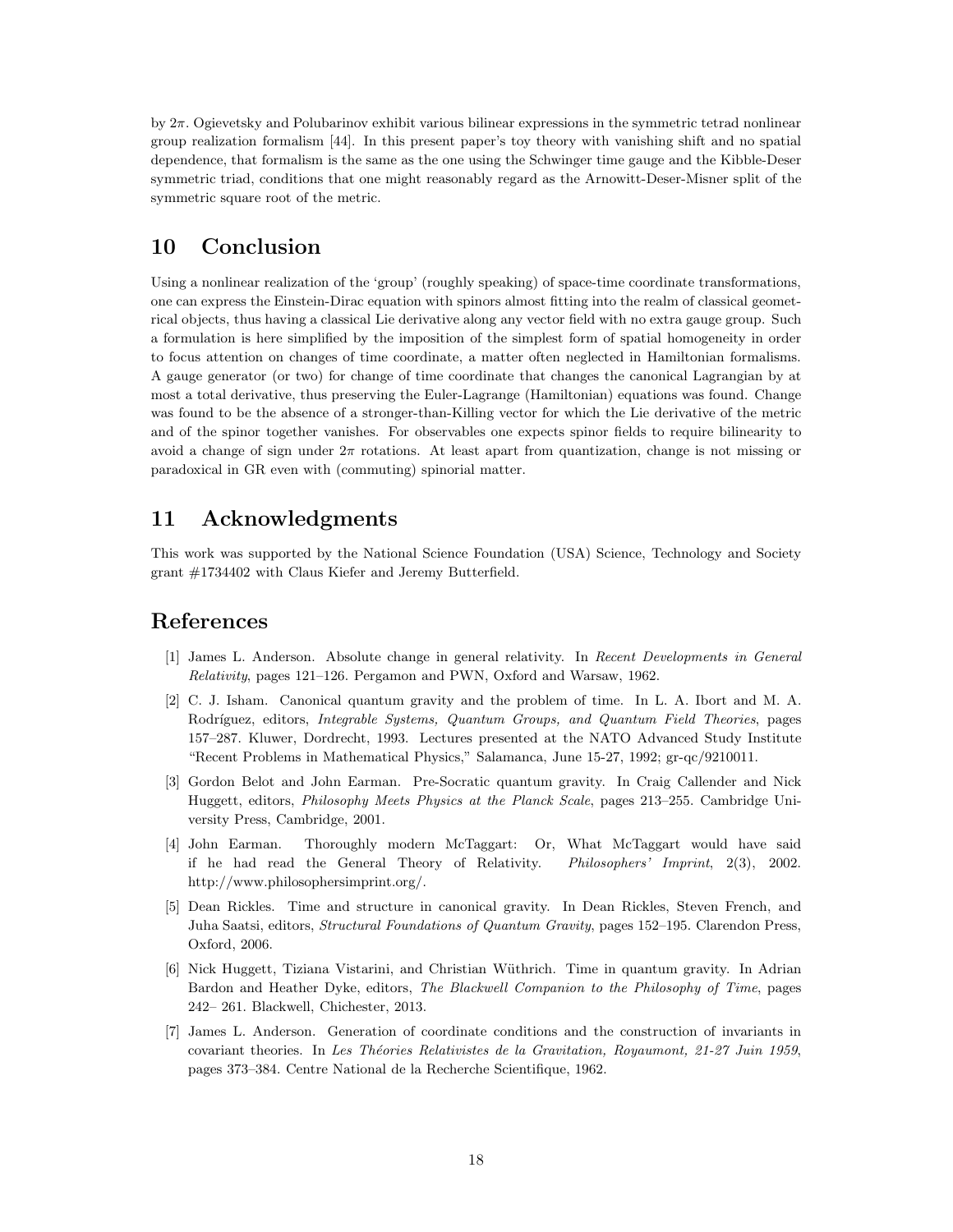- [8] Karel V. Kuchař. Canonical quantum gravity. In R. J. Gleiser, C. N. Kozameh, and O. M. Moreschi, editors, *General Relativity and Gravitation 1992: Proceedings of the Thirteenth International Conference on General Relativity and Gravitation held at Cordoba, Argentina, 28 June–4 July 1992*, pages 119–150. Institute of Physics Publishing, Bristol, 1993. arXiv:gr-qc/9304012.
- [9] John Ellis McTaggart. The unreality of time. *Mind: A Quarterly Review of Psychology and Philosophy*, 17:457–474, 1908.
- [10] Tim Maudlin. Thoroughly muddled McTaggart: Or, How to abuse gauge freedom to generate metaphysical monstrosities. *Philosophers' Imprint*, 2(4), 2002. http://www.philosophersimprint.org/, with a reply by John Earman.
- [11] John Earman. Getting a fix on gauge: An ode to the constrained Hamiltonian formalism. In Katherine Brading and Elena Castellani, editors, *Symmetries in Physics: Philosophical Reflections*, pages 140–162. Cambridge University Press, Cambridge, 2003.
- [12] Richard Healey. Can physics coherently deny the reality of time? In Craig Callender, editor, *Time, Reality & Experience*, pages 293–316. Cambridge University Press, Cambridge, 2002. Royal Institute of Philosophy Supplement 50.
- [13] Josep M. Pons. On Dirac's incomplete analysis of gauge transformations. *Studies in History and Philosophy of Modern Physics*, 36:491–518, 2005. arXiv:physics/0409076v2.
- [14] Julian Barbour and Brendan Z. Foster. Constraints and gauge transformations: Dirac's theorem is not always valid. 2008. arXiv:08081223[gr-qc].
- [15] J. Brian Pitts. A first class constraint generates not a gauge transformation, but a bad physical change: The case of electromagnetism. *Annals of Physics*, 351:382–406, 2014. arXiv:1310.2756.
- [16] J. Brian Pitts. Change in Hamiltonian general relativity from the lack of a time-like Killing vector field. *Studies in History and Philosophy of Modern Physics*, 47:68–89, 2014. arXiv:1406.2665.
- [17] J. Brian Pitts. Equivalent theories redefine Hamiltonian observables to exhibit change in General Relativity. *Classical and Quantum Gravity*, 34(055008), 2017. arXiv:1609.04812 [gr-qc].
- [18] Hans Ohanian and Remo Ruffini. *Gravitation and Spacetime*. Norton, New York, second edition, 1994.
- [19] N. Mukunda. Symmetries and constraints in generalized Hamiltonian dynamics. *Annals of Physics*, 9:408–433, 1976.
- [20] N. Mukunda. Generators of symmetry transformations for constrained Hamiltonian systems. *Physica Scripta*, 21:783–791, 1980.
- [21] Donald C. Salisbury and Kurt Sundermeyer. Realization in phase space of general coordinate transformations. *Physical Review D*, 27:740–756, 1983.
- [22] Josep Pons, Donald C. Salisbury, and Lawrence C. Shepley. Gauge transformations in the Lagrangian and Hamiltonian formalisms of generally covariant theories. *Physical Review D*, 55:658– 668, 1997. gr-qc/9612037.
- [23] Lawrence C. Shepley, Josep M. Pons, and Donald C. Salisbury. Gauge transformations in general relativity—A report. *Turkish Journal of Physics*, 24(3):445–452, 2000. Regional Conference on Mathematical Physics IX, 9-14 August 1999, Istanbul, Turkey.
- [24] Josep M. Pons and Donald C. Salisbury. Issue of time in generally covariant theories and the Komar-Bergmann approach to observables in general relativity. *Physical Review D*, 71:124012, 2005. arXiv:gr-qc/0503013.
- [25] Josep M. Pons and Lawrence C. Shepley. Dimensional reduction and gauge group reduction in Bianchi-type cosmology. *Physical Review D*, 58:024001, 1998. arXiv:gr-qc/9805030.
- [26] Reiji Sugano, Yusho Kagraoka, and Toshiei Kimura. Gauge transformations and gauge-fixing conditions in constraint systems. *International Journal of Modern Physics A*, 7:61–89, 1992.
- [27] Reiji Sugano, Tohru Sohkawa, and Toshiei Kimura. Relation between generators of gauge transformations and subsidiary conditions on state vectors. Point mechanical systems with arbitrary numbers of constraints. *Progress of Theoretical Physics*, 73:1025–1042, 1985.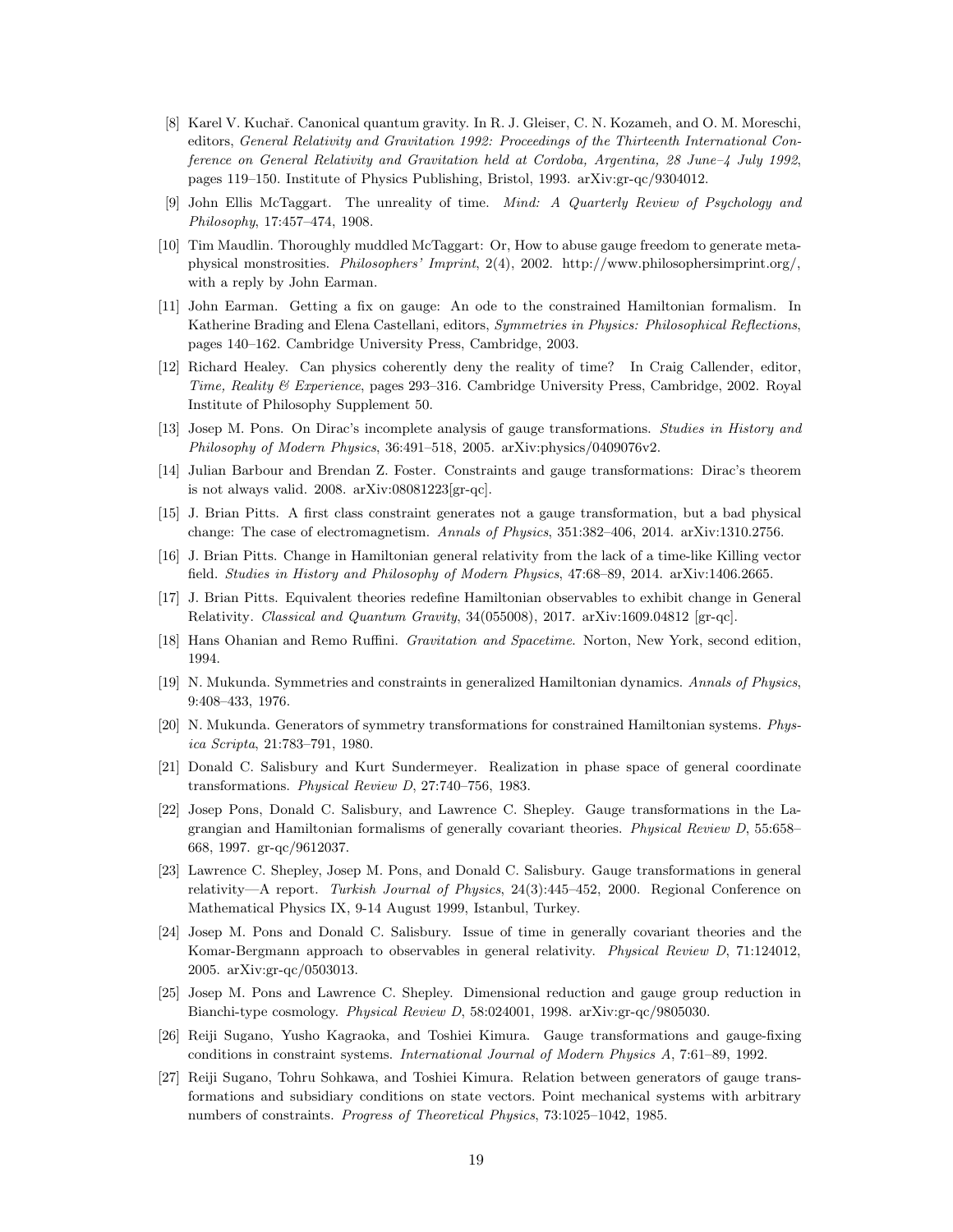- [28] Reiji Sugano and Yusho Kagraoka. Extension to velocity dependent gauge transformations I. General form of the generator. *Zeitschrift für Physik C*, 52:437–442, 1991.
- [29] Reiji Sugano, Yoshihiko Saito, and Toshiei Kimura. Generator of gauge transformation in phase space and velocity phase space. *Progress of Theoretical Physics*, 76:283–301, 1986.
- [30] Donald Salisbury. Toward a quantum theory of gravity: Syracuse 1949-1962. In Alexander Blum, Roberto Lalli, and Jürgen Renn, editors, *The Renaissance of General Relativity in Context*, volume 16 of *Einstein Studies*, pages 221–255. Birkhäuser, 2020. arXiv:1909.05412v1 [physics.hist-ph].
- [31] J. Brian Pitts. Peter Bergmann on observables in Hamiltonian general relativity: A historicalcritical investigation. *Studies in History and Philosophy of Science*, Accepted subject to minor revisions, 2021.
- [32] Paul A. M. Dirac. The theory of gravitation in Hamiltonian form. *Proceedings of the Royal Society of London A*, 246:333–343, 1958.
- [33] L. Rosenfeld. Zur Quantelung der Wellenfelder. *Annalen der Physik*, 397:113–152, 1930. Translation by Donald Salisbury and Kurt Sundermeyer, "On the Quantization of Wave Fields," *The European Physical Journal H* 42 (2017), pp. 63-94.
- [34] James L. Anderson and Peter G. Bergmann. Constraints in covariant field theories. *Physical Review*, 83:1018–1025, 1951.
- [35] J. Brian Pitts. Equivalent theories and changing Hamiltonian observables in General Relativity. *Foundations of Physics*, 48:579–590, 2018. doi:10.1007/s10701-018-0148-1; arXiv.org:1803.10059; PhilSci.
- [36] Albert Nijenhuis. *Theory of the Geometric Object*. PhD thesis, University of Amsterdam, 1952. Supervisor Jan A. Schouten.
- [37] Jan A. Schouten. *Ricci-Calculus: An Introduction to Tensor Analysis and Its Geometrical Applications*. Springer, Berlin, second edition, 1954.
- [38] James L. Anderson. *Principles of Relativity Physics*. Academic, New York, 1967.
- [39] J. Brian Pitts. What are observables in Hamiltonian Einstein-Maxwell theory? *Foundations of Physics*, 49:786–796, 2019. arXiv:1907.09473 [gr-qc].
- [40] Hermann Weyl. Gravitation and the electron. *Proceedings of the National Academy of Sciences of the United States of America*, 15:323–334, 1929.
- [41] Hermann Weyl. Elektron und Gravitation. Zeitschrift für Physik, 56:330–352, 1929. Translation in Lochlainn O'Raifeartaigh, *The Dawning of Gauge Theory*, Princeton University Press, Princeton (1997), pp. 121-144.
- [42] Hermann Weyl. Gravitation and the electron. *The Rice Institute Pamphlet*, 16:280–295, 1929.
- [43] Elie Cartan and André Mercier. *The Theory of Spinors*. Massachusetts Institute of Technology Press, Cambridge, 1966. French original 1937.
- [44] V. I. Ogievetski˘i and I. V. Polubarinov. Spinors in gravitation theory. *Soviet Physics JETP*, 21:1093–1100, 1965.
- [45] V. I. Ogievetsky and I. V. Polubarinov. Interacting field of spin 2 and the Einstein equations. *Annals of Physics*, 35:167–208, 1965.
- [46] J. Brian Pitts. The nontriviality of trivial general covariance: How electrons restrict 'time' coordinates, spinors (almost) fit into tensor calculus, and 7/16 of a tetrad is surplus structure. *Studies in History and Philosophy of Modern Physics*, 43:1–24, 2012.
- [47] Ian M. Benn and Robin W. Tucker. *An Introduction to Spinors and Geometry with Applications in Physics*. Adam Hilger, Bristol, 1987.
- [48] Roger Penrose and Wolfgang Rindler. *Spinors and Space-time, Volume 2: Spinor and Twistor Methods in Space-time Geometry*. Cambridge University Press, Cambridge, 1986.
- [49] Carl Bryce Seligman [DeWitt]. *I. The Theory of Gravitational Interactions. II. The Interaction of Gravitation with Light*. PhD thesis, Harvard University, 1949. Supervisor Julian Schwinger.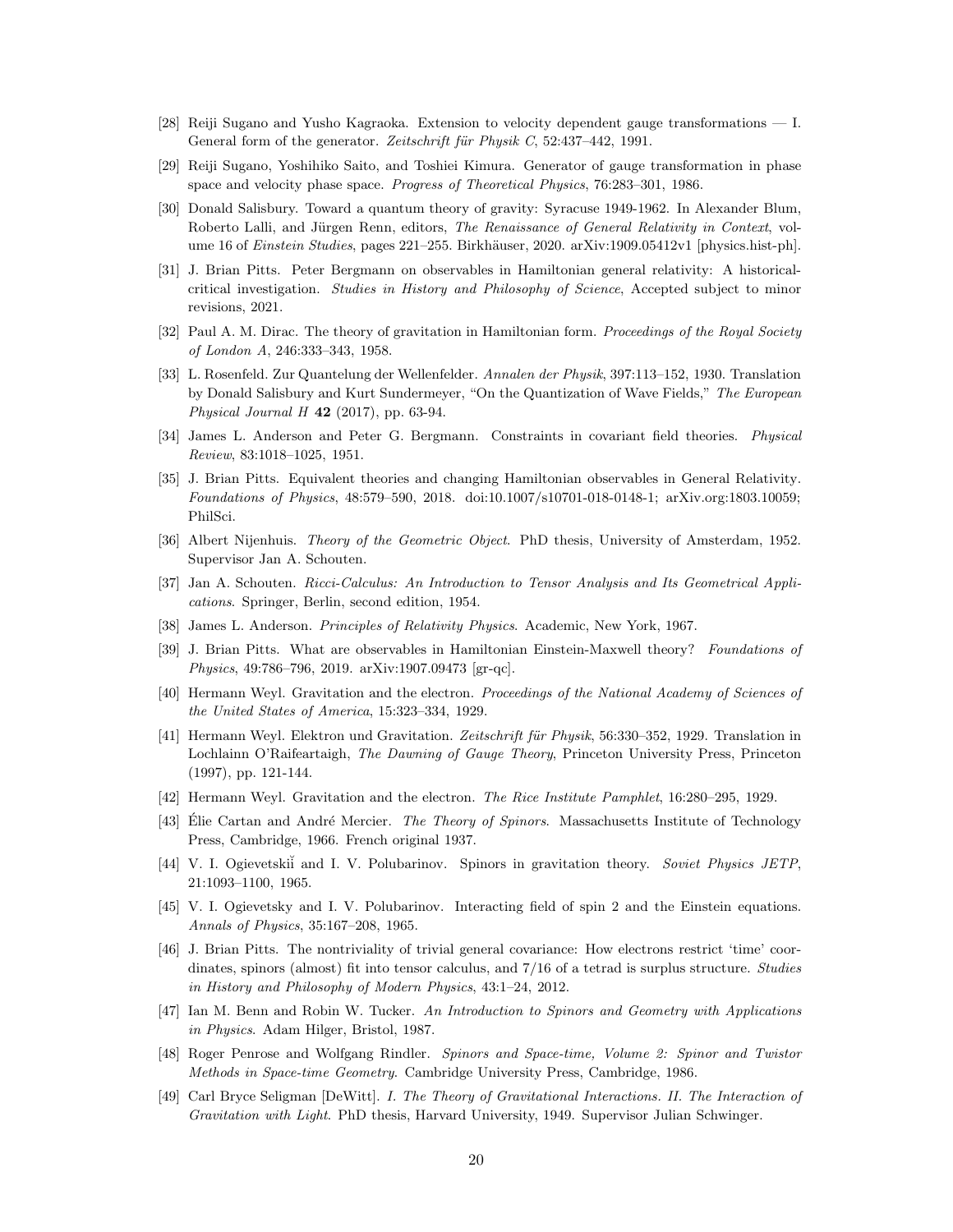- [50] Bryce Seligman DeWitt. On the application of quantum perturbation theory to gravitational interactions. 1950. https://repositories.lib.utexas.edu/handle/2152/9620.
- [51] Bryce Seligman DeWitt and Cécile Morette DeWitt. The quantum theory of interacting gravitational and spinor fields. *Physical Review*, 87:116–122, 1952.
- [52] Bryce S. DeWitt. *Dynamical Theory of Groups and Fields*. Gordon and Breach, New York, 1965.
- [53] Ranat F. Bilyalov. Spinors on Riemannian manifolds. *Russian Mathematics (Iz. VUZ)*, 46(11):6–23, 2002.
- [54] C. Deffayet, J. Mourad, and G. Zahariade. A note on "symmetric" vielbeins in bimetric, massive, perturbative and non perturbative gravities. *Journal of High Energy Physics*, 1303(086), 2013. arXiv:1208.4493 [gr-qc].
- [55] J. Brian Pitts. Progress and gravity: Overcoming divisions between general relativity and particle physics and between science and hps. In Khalil Chamcham, Joseph Silk, John Barrow, and Simon Saunders, editors, *The Philosophy of Cosmology*, pages 263–282. Cambridge University Press, Cambridge, 2017. https://arxiv.org/abs/1907.11163.
- [56] T. W. B. Kibble. Canonical variables for the interacting gravitational and Dirac fields. *Journal of Mathematical Physics*, 4:1433–1437, 1963.
- [57] Stanley Deser. Note on Møller's gravitational stress tensor. *Physics Letters*, 7:42–43, 1963.
- [58] Stanley Deser. Dynamics of supergravity. In Maurice Lévy and Stanley Deser, editors, *Recent Developments in Gravitation: Carg`ese 1978*, pages 461–477. Plenum, New York, 1979.
- [59] Charles Misner, Kip Thorne, and John A. Wheeler. *Gravitation*. Freeman, New York, 1973.
- [60] Rodolfo Gambini, Rafael Porto, Sebastian Torterolo, and Jorge Pullin. Conditional probabilities with Dirac observables and the problem of time in quantum gravity. *Physical Review D*, 79(041501), 2009. arXiv:0809.4235 [gr-qc].
- [61] Carlo Rovelli. "Forget time". *Foundations of Physics*, 41:1475–1490, 2011.
- [62] G. Marmo, N. Mukunda, and J. Samuel. Dynamics and symmetry for constrained systems: A geometrical analysis. *Rivista del Nuovo Cimento*, 6:1–62, 1983.
- [63] Luca Lusanna. An enlarged phase space for finite-dimensional constrained systems, unifying their Lagrangian, phase- and velocity-space descriptions. *Physics Reports*, 185:1–54, 1990.
- [64] Carlo Rovelli. What is observable in classical and quantum gravity? *Classical and Quantum Gravity*, 8:297–316, 1991.
- [65] Carlo Rovelli. Partial observables. *Physical Review D*, 65:124013, 2002. arXiv:gr-qc/0110035.
- [66] James Owen Weatherall. Regarding the 'hole argument'. *The British Journal for the Philosophy of Science*, 69:329–350, 2018. arXiv:1412.0303 [physics.hist-ph].
- [67] Julian B. Barbour. The timelessness of quantum gravity: I. The evidence from the classical theory. *Classical and Quantum Gravity*, 11:2853–2873, 1994.
- [68] Julian B. Barbour. The timelessness of quantum gravity: II. The appearance of dynamics in static configurations. *Classical and Quantum Gravity*, 11:2875–2897, 1994.
- [69] Edward Anderson. *The Problem of Time: Quantum Mechanics versus General Relativity*. Springer, Cham, Switzerland, 2017.
- [70] Karim P. Y. Th´ebault. Three denials of time in the interpretation of canonical gravity. *Studies in History and Philosophy of Modern Physics*, 43:277–294, 2012.
- [71] Gordon Belot. The representation of time and change in mechanics. In Jeremy Butterfield and John Earman, editors, *Philosophy of Physics, Part A*, Handbook of the Philosophy of Science, pages 133–227. Elsevier, Amsterdam, 2007.
- [72] Sean Gryb and Karim P. Y. Thébault. Time remains. *The British Journal for the Philosophy of Science*, 67:663–705, 2016.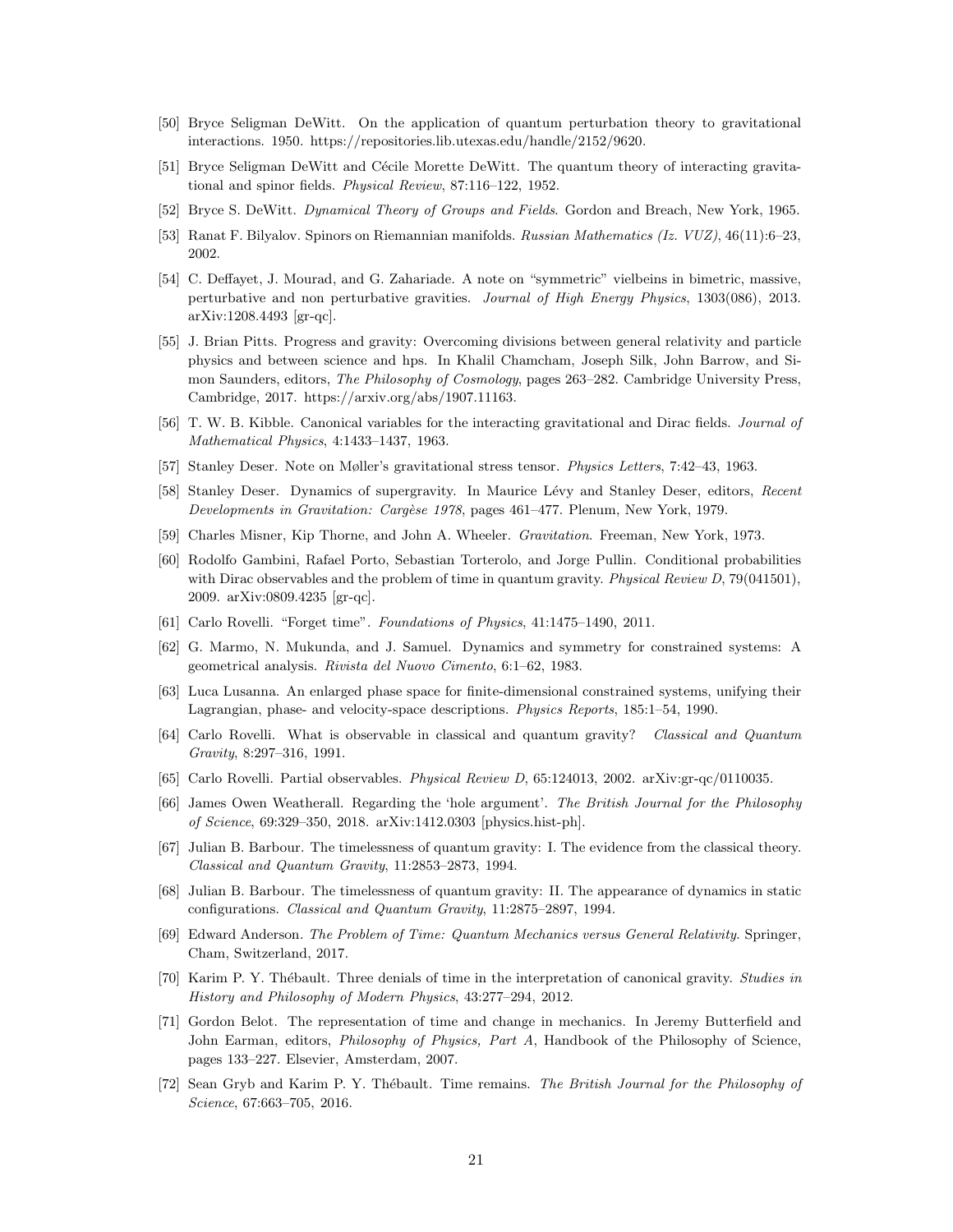- [73] Sean Gryb and Karim Thébault. Schrodinger evolution for the universe: Reparametrization. *Classical and Quantum Graviy*, 33:065004, 2016.
- [74] Jeanette E. Nelson and Claudio Teitelboim. Hamiltonian formulation of the theory of interacting gravitational and electron fields. *Annals of Physics*, 116:86–104, 1978.
- [75] Marc Henneaux. On geometrodynamics with tetrad fields. *General Relativity and Gravitation*, 9:1031–1045, 1978.
- [76] J. Geheniau and M. Henneaux. Einstein-Dirac equations in suited tetrads. *General Relativity and Gravitation*, 8:611–615, 1977.
- [77] Marc Henneaux. Bianchi type-I cosmologies and spinor fields. *Physical Review D*, 21:857–863, 1980.
- [78] J. M. Pons, D.C. Salisbury, and L. C. Shepley. Gauge group and reality conditions in Ashtekar's complex formulation of canonical gravity. *Physical Review D*, 62:064026, 2000. arXiv:grqc/9912085.
- [79] D. C. Salisbury, J. Helpert, and A. Schmitz. Reparameterization invariants for anisotropic Bianchi I cosmology with a massless scalar source. *General Relativity and Gravitation*, 40:1475–1498, 2008.
- [80] Abhay Ashtekar and Joseph Samuel. Bianchi cosmologies: The role of spatial topology. *Classical and Quantum Gravity*, 8:2191–2215, 1991.
- [81] J. Brian Pitts and William C. Schieve. Universally coupled massive gravity. *Theoretical and Mathematical Physics*, 151:700–717, 2007. arXiv:gr-qc/0503051v3.
- [82] J. Brian Pitts. Universally coupled massive gravity, II: Densitized tetrad and cotetrad theories. *General Relativity and Gravitation*, 44:401–426, 2012. arXiv:1110.2077.
- [83] J. Brian Pitts. Universally coupled massive gravity, III: dRGT-Maheshwari pure spin-2, Ogievetsky-Polubarinov and arbitrary mass terms. *Annals of Physics*, 365:73–90, 2016. arXiv:1505.03492  $\left[\text{gr-qc}\right]$ .
- [84] J. Brian Pitts. Massive Nordström scalar (density) gravities from universal coupling. *General Relativity and Gravitation*, 43:871–895, 2011. arXiv:1010.0227v1 [gr-qc].
- [85] Kurt Sundermeyer. *Constrained Dynamics: With Applications to Yang–Mills Theory, General Relativity, Classical Spin, Dual String Model*. Springer, Berlin, 1982. Lecture Notes in Physics, volume 169.
- [86] Robert M. Wald. *General Relativity*. University of Chicago Press, Chicago, 1984.
- [87] E. S. Fradkin and G. A. Vilkovisky. Quantization of relativistic systems with constraints: Equivalence of canonical and covariant formalisms in quantum theory of gravitational field. Ref.TH 2332.CERN, 1977. http://cds.cern.ch/record/406087/.
- [88] Leonardo Castellani. Symmetries in constrained Hamiltonian systems. *Annals of Physics*, 143:357– 371, 1982.
- [89] E. C. G. Sudarshan and N. Mukunda. *Classical Dynamics: A Modern Perspective*. John Wiley & Sons, New York, 1974.
- [90] Peter G. Bergmann and Arthur Komar. The coordinate group symmetries of general relativity. *International Journal of Theoretical Physics*, 5:15–28, 1972.
- [91] Peter G. Bergmann. The fading world point. In Peter G. Bergmann and Venzo De Sabbata, editors, *Cosmology and Gravitation—Spin, Rotation, Torsion, Rotation, and Supergravity, 1979, Erice*, pages 173–176, New York, 1980. Plenum.
- [92] Peter G. Bergmann. The canonical formulation of general relativistic theories: The early years, 1930-1959. In Don Howard and John Stachel, editors, *Einstein and the History of General Relativity: Based on the Proceedings of the 1986 Osgood Hill Conference*, pages 293–299. Birkhäuser, Boston, 1989.
- [93] J. M. Pons, D. C. Salisbury, and L. C. Shepley. Gauge transformations in Einstein-Yang-Mills theories. *Journal of Mathematical Physics*, 41:5557–5571, 2000. arXiv:gr-qc/9912086.